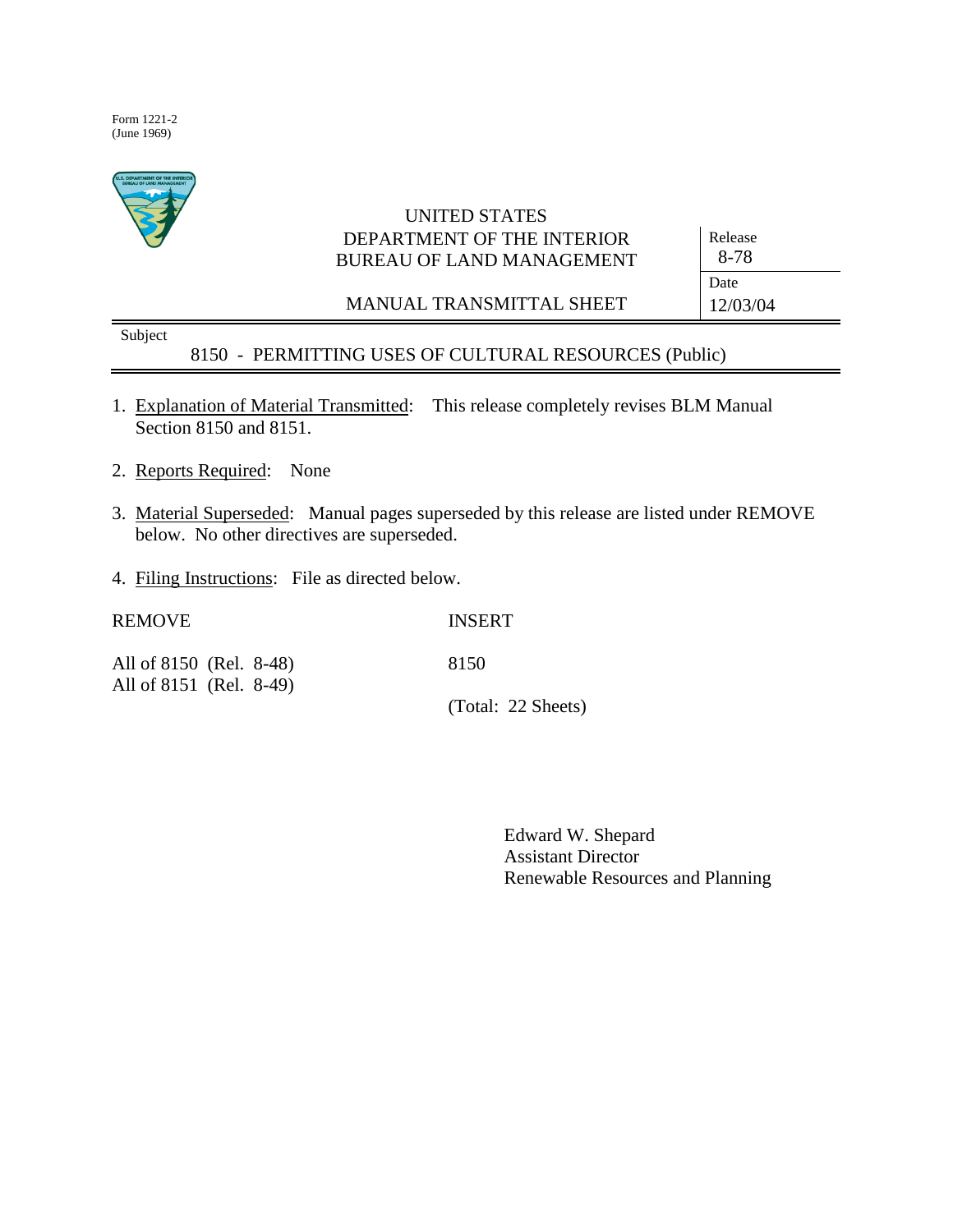# TC-1

## 8150 - PERMITTING USES OF CULTURAL RESOURCES – (Public)

# Table of Contents

- .01 Purpose
- .02 Objectives
- .03 Authority
- .04 Responsibility
- .05 References
- .06 Policy
- .07 File and Records Maintenance
- .1 Authorizing Scientific Uses of Cultural Resources
	- .11 Limitations of Permits
		- A. To Whom Permits May Be Issued
		- B. To Whom Permits May Not Be Issued
			- 1. Federal Agencies
			- 2. BLM Employees and Agents
			- 3. Federal Employees Acting as Consultants
		- C. Limits of Applicability
			- 1. Public Lands
			- 2. Non-Federal Lands
			- 3. Ethnographic Work
		- D. Uses Authorized
			- 1. Survey and Recordation
			- 2. Limited Testing and/or Collection
			- 3. Excavation and/or Removal
			- 4. A Combination of Activities
		- E. Curation Agreements are Required Regardless of the Use Authorized
	- .12 Processing Applications for Permits
		- A. Application Receipt and Initial Processing
		- B. Application Review and Evaluation
			- 1. Completeness
			- 2. Qualifications of Applicant
			- 3. Qualifications of Proposed Curatorial Facility
			- 4. Certification by Curatorial Facility
			- 5. Purpose of Proposed Work
			- 6. Conformity with Management Constraints
			- 7. Indian Tribal Religious or Cultural Concerns
			- 8. Evaluation and Recommendation
			- 9. Decision
		- C. Permit Issuance or Denial
		- D. Information About Permits and Permittees
		- E. Fieldwork Authorizations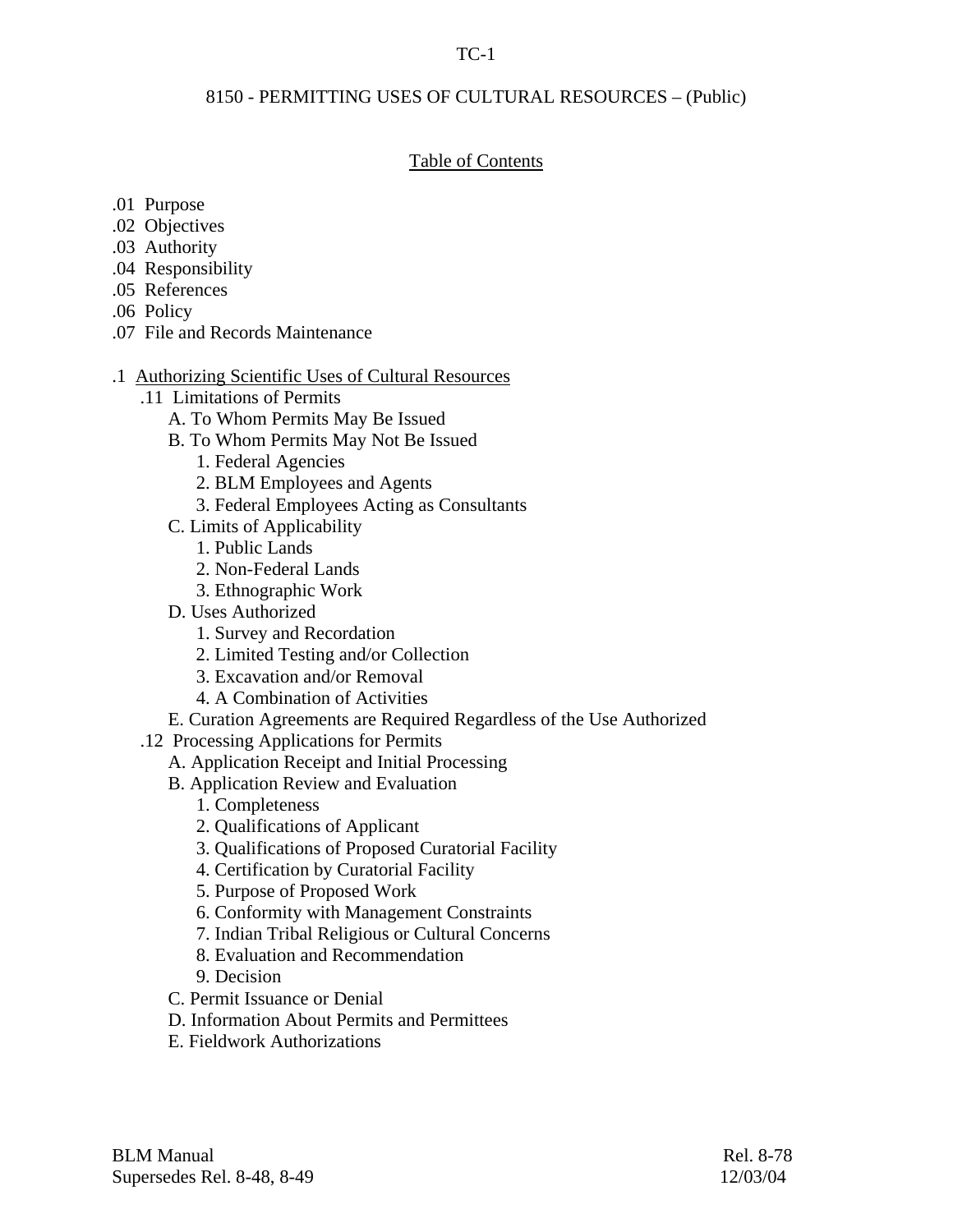# TC-2

# 8150 - PERMITTING USES OF CULTURAL RESOURCES – (Public)

- .13 Notifying Indian Tribes
	- A. Permit Notification Requirement and Content
		- 1. When Notification Is Required
		- 2. When Notification Is Not Required
		- 3. Content of Notification
- .2 Coordinating with Other Agencies and Offices
	- .21. Coordination With Other Federal Agencies
		- A. Exchange of Information
		- B. Consistency of Requirements
		- C. Performance of Permittees
	- .22 Coordination Within BLM
		- A. Consistency of Criteria and Requirements
		- B. Permit Issuance Lead
		- C. Interstate Effect of Suspension or Revocation
	- .23 Status of Permits and Performance
- .3 Administering Permits
	- .31 Monitoring and Documenting Performance
		- A. Monitoring and Review
		- B. Documentation
	- .32 Modifying, Renewing, and Extending Permits
		- A. Modification
			- 1. Initiated by Permittee
			- 2. Initiated by State Director
		- B. Renewal
		- C. Extension
		- D. Decision and Documentation
	- .33 Suspending and Revoking Permits
		- A. Suspension for Cause
		- B. Revocation for Cause
		- C. Effect of Suspension or Revocation for Cause
			- 1. Effect on Organization
			- 2. Effect on Individual
		- D. State Director's Warning
		- E. Suspension for Management Purposes
		- F. Revocation for Management Purposes
		- G. Notice of Suspension
		- H. Notice of Revocation
		- I. Documentation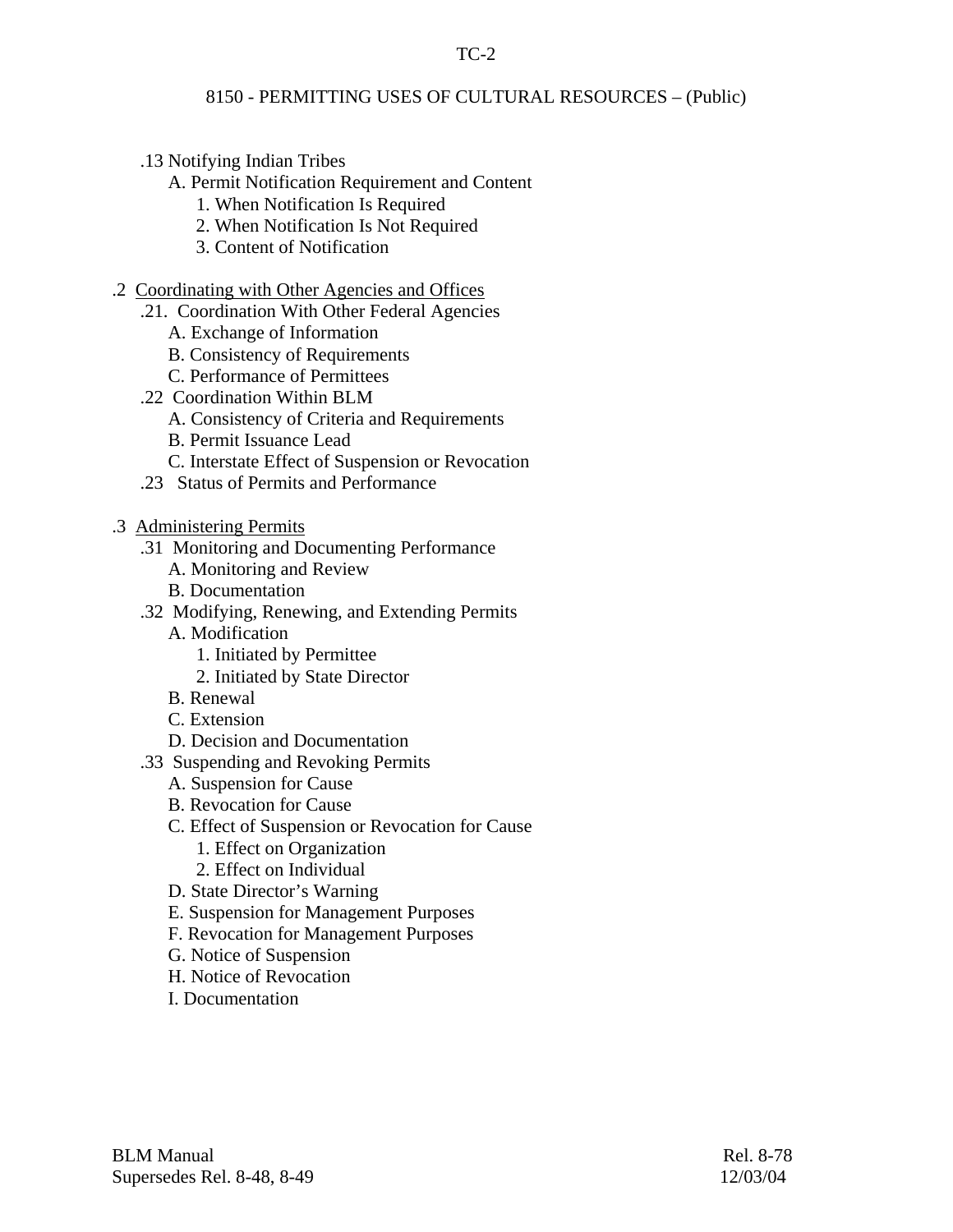# TC-3

# 8150 - PERMITTING USES OF CULTURAL RESOURCES – (Public)

- .34 Responding to Disputes and Appeals
	- A. Disputes
		- 1. Request for Review
		- 2. Request for Conference
		- 3. Review at Higher Organizational Level
		- 4. Record of Review
	- B. Appeals
		- 1. Initiated by Disputant
		- 2. Initiated by Other Affected Person
	- C. Departmental Review of Professional Issues
- .35 Maintaining an Automated Permit Status File

# .4 Reporting Results and Protecting Products of Permitted Cultural Resource Work

- .41 Reports
	- A Preliminary Report
	- B. Interim Report
	- C. Final Report
- .42 Management of Collections
	- A. Responsibility of Permittee
		- 1. Catalog of Artifacts
		- 2. Confirmation of Delivery
	- B. Responsibility of Curatorial Facility
- .5 Assessing the Results of Permitted Cultural Resource Work
	- .51 Assessing Project Results
	- .52 Assessing Cumulative Results
	- .53 Public Dissemination of Results

# Illustrations

- 1. Required Permit Content (.12B8a)
- 2. Land Use and Resource Protection Conditions (.12B8a)
- 3. Relationships Among BLM, Permittees, and Land Use Applicants (.33I2)

Glossary of Terms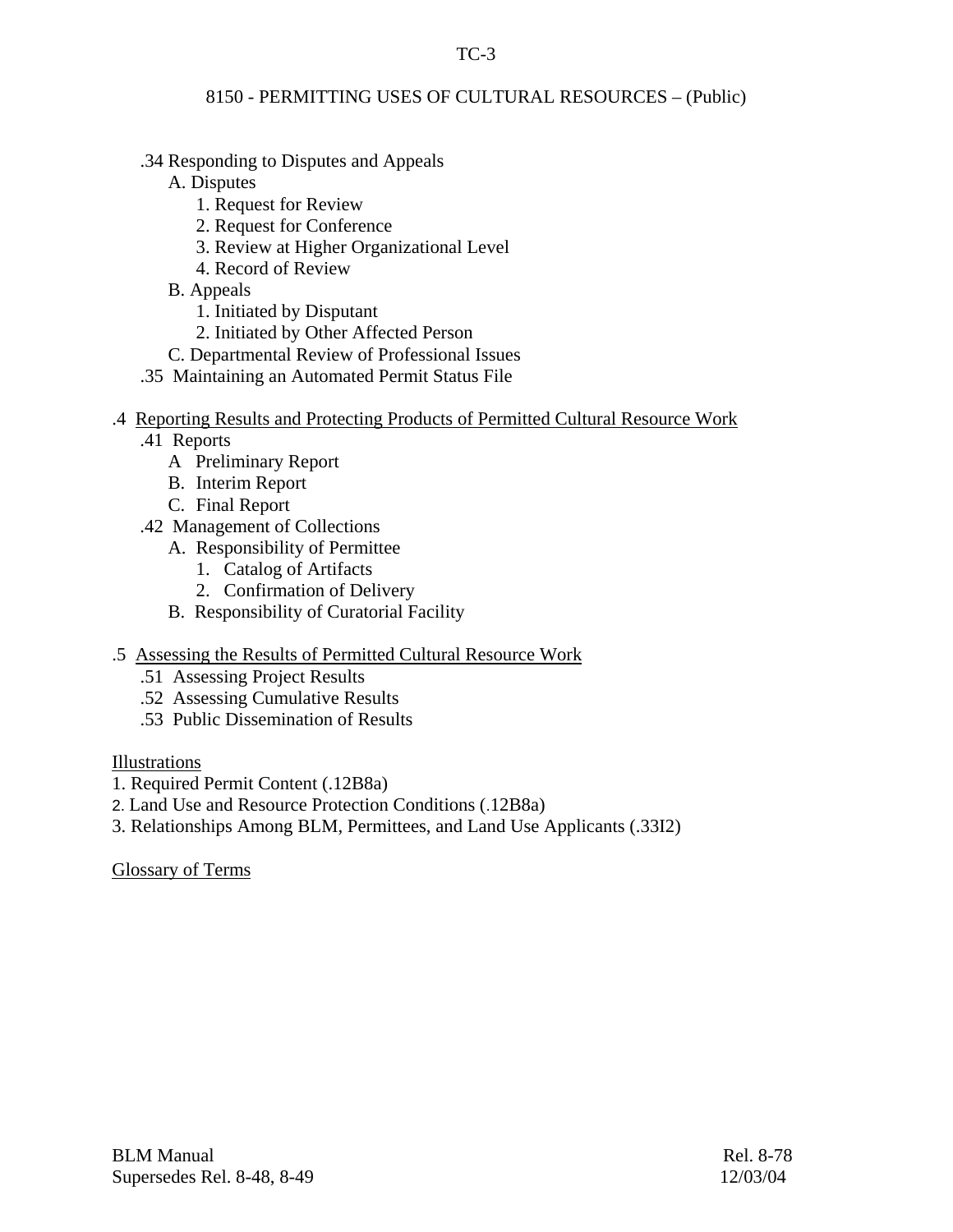.01 Purpose. The purpose of this Manual Section is to provide specific procedural direction on authorizing the use of cultural resources on public land, and on administering permits and the products resulting from permitted work.

.02 Objectives. Objectives of the program's utilization component are to facilitate appropriate scientific use of cultural properties on public lands; to ensure that collections of archaeological materials removed from public lands and records relating to them are maintained in qualified public repositories as United States property and are used for appropriate research or educational purposes; and to ensure that tangible public benefits follow from permitted uses of public land cultural resources.

.03 Authority.

A. (See BLM Manual Section 8100.03A, H, I, and J.)

B. Title 43 Code of Federal Regulations, Parts 3, 4, 7, and 2920.

C. Departmental Manual, 519 DM 2 and 411 DM

D. Title 36 Code of Federal Regulations, Part 79

.04 Responsibility. (See also BLM Manual Section 8100.04.)

 A. State Directors, through or with the assistance of the appropriate Deputy State Director(s) or his or her delegate within the State Office, as assigned, are responsible for receiving permit applications; for preparing permanent files; for conducting technical and management reviews to ensure that all qualifying requirements are met; for issuing or denying, modifying, suspending, and revoking permits; for establishing consultation relationships with potentially affected Indian tribes; and for maintaining complete and current files. Authority to issue, deny, modify, suspend, or revoke permits, and to issue warnings to permittees, may be delegated to an appropriate official within the State Office, at the State Director's discretion. Staffing of the necessary administrative work may be assigned as appropriate, but decision authority remains with the State Director or his or her immediate delegate in the State Office.

 B. Field Office managers, through or with the assistance of their delegates, as assigned, are responsible for conducting technical and management reviews of permit applications as requested by the State Director; for making recommendations concerning permit issuance, denial, modification, warning, suspension, and revocation; for receiving requests to authorize field work proposed under the authority of a permit; for issuing or denying such fieldwork authorizations; for notifying and consulting with affected Indian tribes; and for monitoring work conducted under permits and fieldwork authorizations.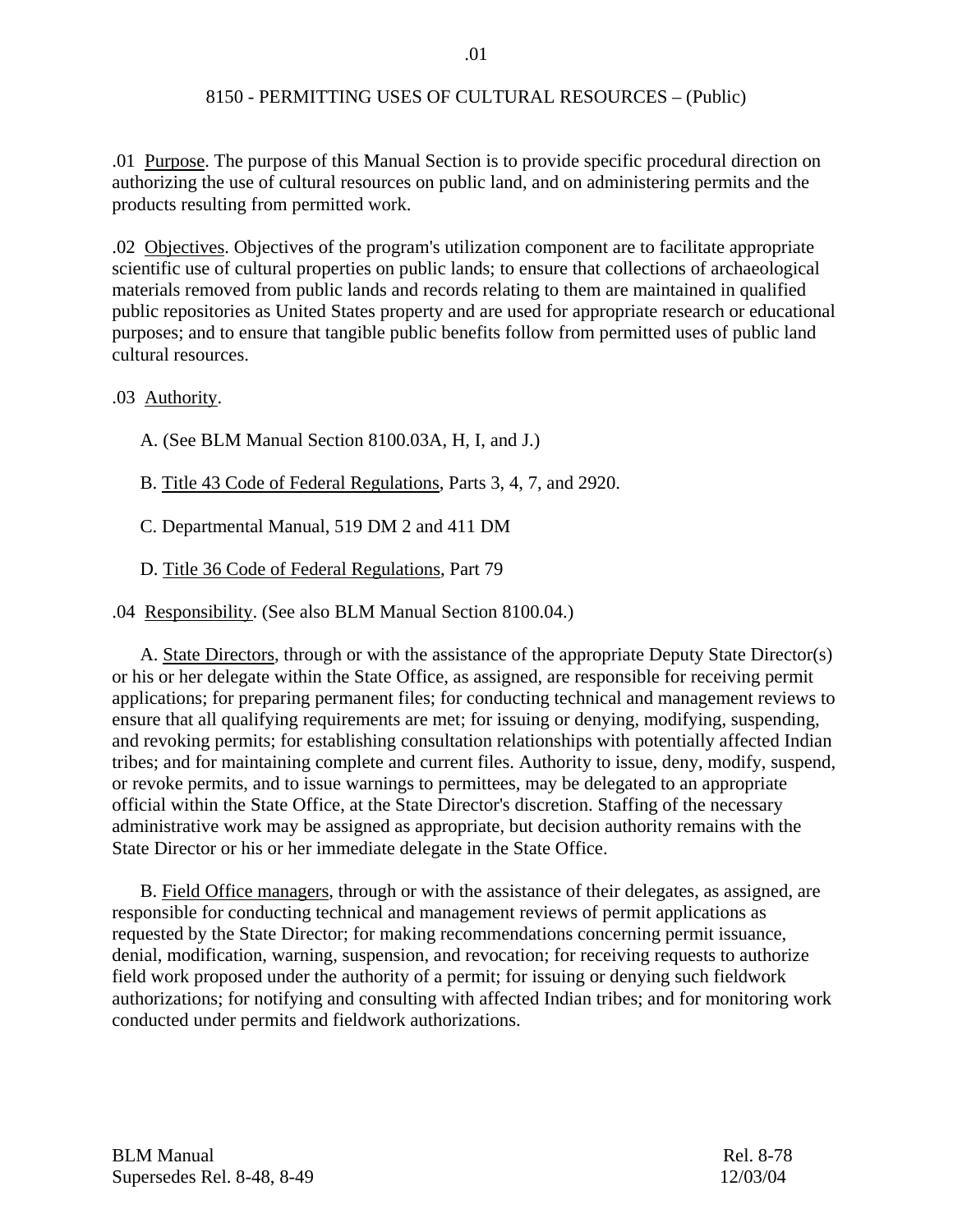.04C

## 8150 - PERMITTING USES OF CULTURAL RESOURCES – (Public)

 C. Cultural Resource Specialists on State Office or Field Office staffs are responsible, within the limits of their professional qualifications, for providing and documenting technical reviews and recommendations; for developing and recommending permit terms and conditions; for monitoring and documenting permittees' technical performance and compliance with permit terms and conditions; for overseeing and documenting the maintenance of collections in BLM and public repositories; and for promoting the beneficial use of cultural resources and information derived from them.

.05 References (See BLM Manual Section 8100.05.)

.06 Policy.

A. The BLM encourages appropriate scientific use of cultural resources on public land and authorizes such use, consistent with the controlling laws and regulations and the established objectives for the resources' long-term management.

B. Responsible Field Office managers monitor activities under permits to ensure that permittees observe agreed-upon conditions of authorized cultural resource use.

C. As much as possible the BLM ensures that approved activities that change the integrity of cultural resources are prudent in the effects they cause, and generous in the public benefits they contribute.

D. The BLM ensures that archaeological materials removed from public lands are properly housed in approved curatorial facilities and maintained to Federal standards as U.S. property.

E. As appropriate, the BLM promotes the use of U.S. collections for educational and research purposes.

F. Each activity conducted under a permit must be assessed in writing for its contribution to cultural resource knowledge, for its implications for cultural resource planning decisions and protection priorities, and for its importance to the public.

.07 File and Records Maintenance. See .12A, .12B1, .12B8, .12B9, .12C, .12E2, .12E3c-d, .13, .23, .31B, .32B2, .32D, .33D4, .33I, .34A3c, .35. Filing requirements are found in the GRS/BLM Combined Records Schedule (Schedule 4, Item 14).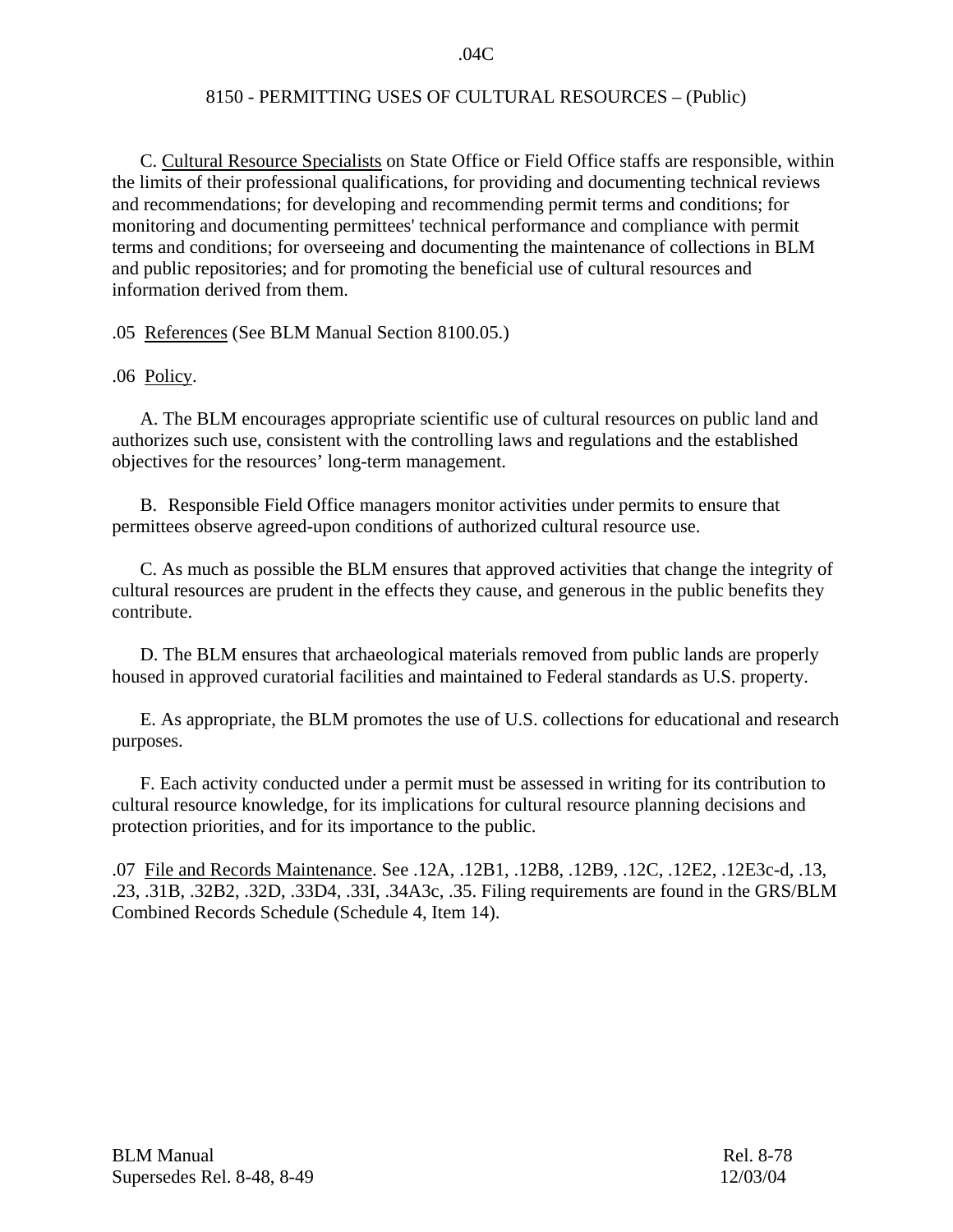# .1 Authorizing Scientific Uses of Cultural Resources

## .11 Limitations of Permits

 A. To Whom Permits May Be Issued. State Directors may issue permits to appropriately qualified non-Federal applicants, provided that work proposed would further knowledge in the public interest, would not conflict with other legitimate or protected uses of the public lands and resources, and would not be inconsistent with any approved management plan, objective, or established policy applicable to the public lands or resources concerned.

# B. To Whom Permits May Not Be Issued.

 1. Federal Agencies. State Directors may not issue permits to other Federal agencies. Officially proposed cultural resource work, which would be conducted on the public lands by appropriately qualified Federal employees from another agency and which would otherwise require a permit, may be authorized by a written agreement. Approval is subject to exactly the same review process and considerations as are specified in this Manual Section for a permit. Where the written agreement is not job specific, other Federal agencies are required to obtain a Fieldwork Authorization from the appropriate Field Office manager prior to beginning fieldwork. An employee of another Federal agency, proposing to do off-duty personal research that would require a permit, is subject to the regular permit application process.

 2. BLM Employees and Agents. State Directors may not issue permits as such to BLM employees or cultural resource consultants under contract to BLM, who are carrying out official agency duties associated with the management of cultural resources on public lands. BLM employees and contractors must meet qualifications provisions in .12B2b and limiting provisions in .11B3 of this Manual Section. This must be documented through the means appropriate to employment and assignment of duties, or procurement of services (see BLM Manual Sections 1400-335, 1400-90, 1510, and 8100.2). A BLM employee, proposing to do offduty personal research that would require a permit, is subject to the regular permit application process.

 3. Federal Employees Acting as Consultants. State Directors may not issue a permit to any Federal employee whose intent is to provide off-duty consultation services directly or indirectly to a BLM land use applicant. Field Office managers may not issue a fieldwork authorization for such consultation services to a Federal employee who holds a cultural resource use permit for off-duty personal research as allowed in paragraphs .11B1 and 2.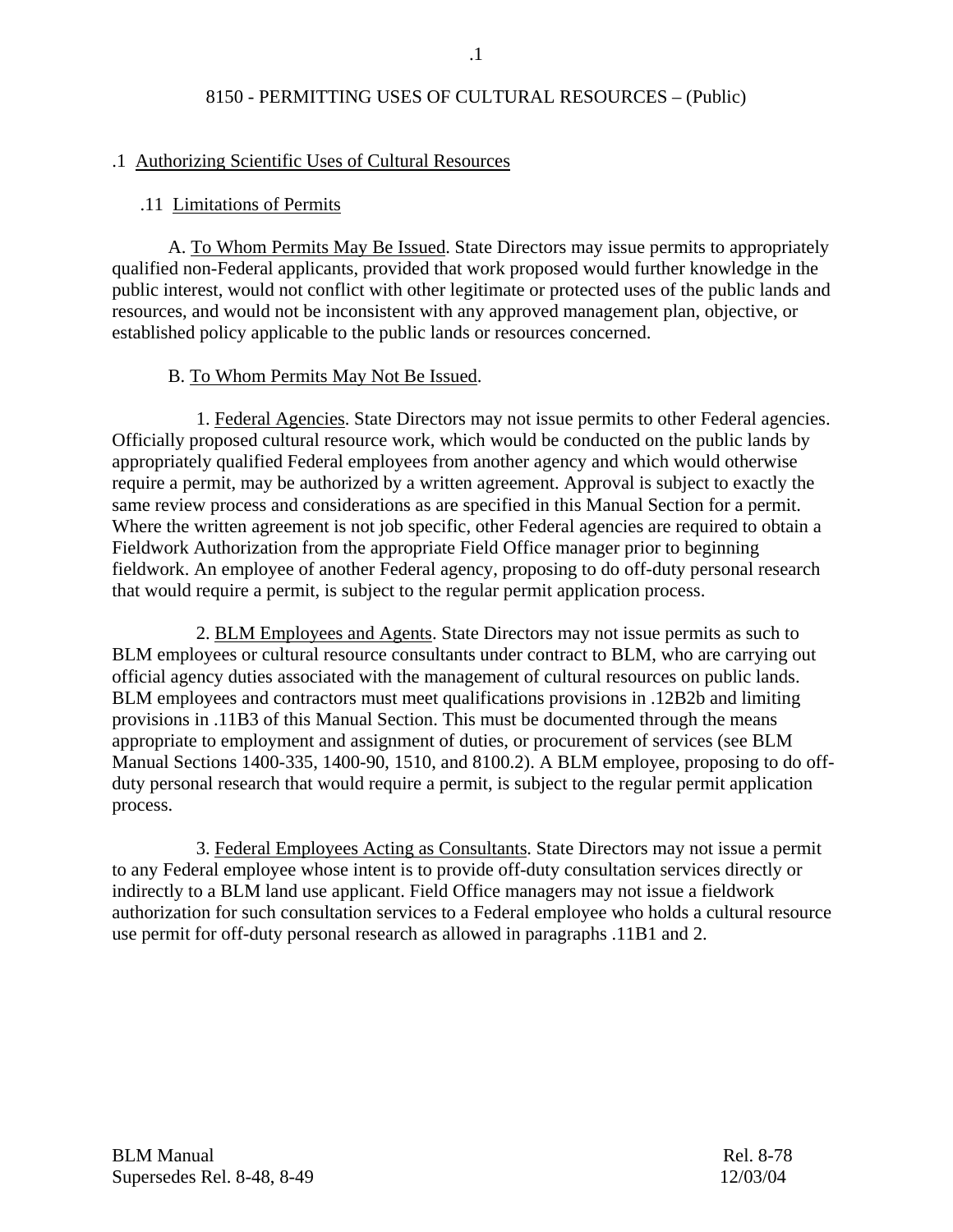## .11C

## 8150 - PERMITTING USES OF CULTURAL RESOURCES – (Public)

## C. Applicability of Permits

 1. Public Lands. Permit requirements described in this Manual Section pertain only where BLM administers the surface. Cultural resource consultants may not be required to hold BLM permits to conduct work on non-Federal surface overlying Federal subsurface (split estate), even though BLM is requiring the work prior to authorizing development of subsurface minerals. (Buried cultural resources are legally recognized as part of the surface estate.)

 2. Non-Federal Lands. Although permits are not issued for consultants working on non-Federal surface under BLM requirements, BLM is responsible for the quality of work done to satisfy historic preservation requirements and should review both the project proponent's proposed choice of consultant and the adequacy of the work proposed and advise the proponent about adequacy of the qualifications and/or the work through official correspondence. The BLM must accept a consultant's work product, even if indirectly, before completing the historic preservation review process and approving the proponent's land use application.

3. Ethnographic Work. Ethnographic work pertaining to public lands does not require a cultural resource use permit. However, when ethnographic work is being done on behalf of the BLM to enable the BLM to comply with a legal requirement, the qualifications of the ethnographer and proposed methodology should be reviewed, to ensure that they meet the Secretary of the Interior's professional qualification Standards, and approved in writing by the State Office prior to the initiation of field studies.

 D. Uses Authorized. The following activities are subject to permitting under the procedures below.

 1. Survey and Recordation may be authorized for applicants who propose to identify, evaluate, record, or conduct similar non-impacting studies of cultural properties that will not include excavation and/or removal of material remains or other significant disturbance of cultural properties. As agreed in advance and specifically limited in the permit conditions, such permits may authorize collection of isolated archaeological materials, not in association with cultural properties, and limited subsurface testing (e.g. shovel testing), as described in BLM Manual Section 8110.22B. Survey and Recordation permits may be issued on a multiple-Field Office or Statewide basis, for extended periods of time, to facilitate Section 106 compliance inventories and surveys. As appropriate, this type of permit may also be used to authorize nonimpacting research projects.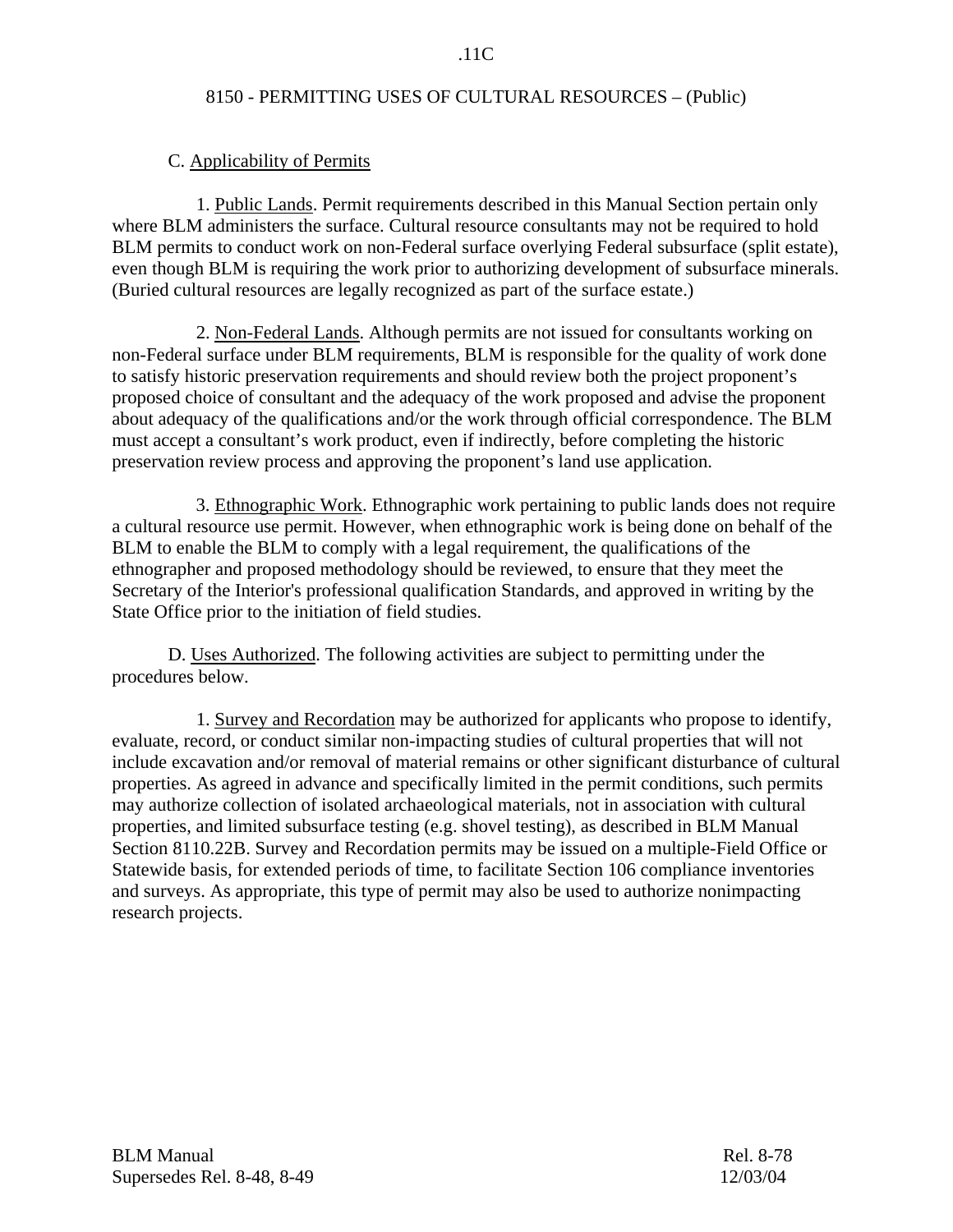2. Limited Testing and/or Collection may be authorized for applicants who propose to do small-scale testing and/or systematic collection and removal of material remains during field identification, evaluation, and recording activities, so that the significance or research potential of a cultural property may be better understood but not substantially diminished. Work proposed under Limited Testing and/or Collection permits may be used to determine future mitigation strategies. This category of permit does not normally require notification under .13 since the work proposed is unlikely to cause harm to or destruction of sites having religious or cultural importance. These are project-specific permits.

 3. Excavation and/or Removal may be authorized for applicants who propose to excavate and/or remove material remains at a greater scale than the limited testing described in .11D2, with the result that the significance and/or future research potential of a cultural property or properties may be substantially altered. This category of permit includes major testing programs designed to answer research questions and to guide future data recovery efforts. Ordinarily, this type of permit will require notification and consultation with Indian Tribes pursuant to the Archaeological Resources Protection Act (ARPA) and the Native American Graves Protection Act (NAGPRA) because of the substantial likelihood that the work authorized could result in harm to or destruction of sites having religious or cultural importance to Indian Tribes or disturb cultural items subject to NAGPRA. These are project-specific permits.

 4. A Combination of Activities described in .11D1 through 3 may be authorized in a single permit, as appropriate to the extent and nature of work proposed in the application. A permit may be modified, under provisions of .32, to authorize additional activities, project areas, and/or cultural properties that were not specified in the permit at the time of issuance.

 E. Curation Agreements are Required Regardless of the Use Authorized. The permittee will be required to deposit copies of records, data, photographs, and other documents, and collections as applicable, with an approved curatorial facility.

 .12 Processing Applications for Permits. Any person (see Glossary) may apply for a cultural resource use permit by submitting an approved application form and required supporting documentation (see .12B2 through .12B5), in person or by mail, to the address designated by the State Director responsible for administering the public lands where the proposed work would occur.

 A. Application Receipt and Initial Processing. Applications are officially received, assigned a case identifier number, and assembled in a permanent record folder by the appropriate staff, as determined under .04.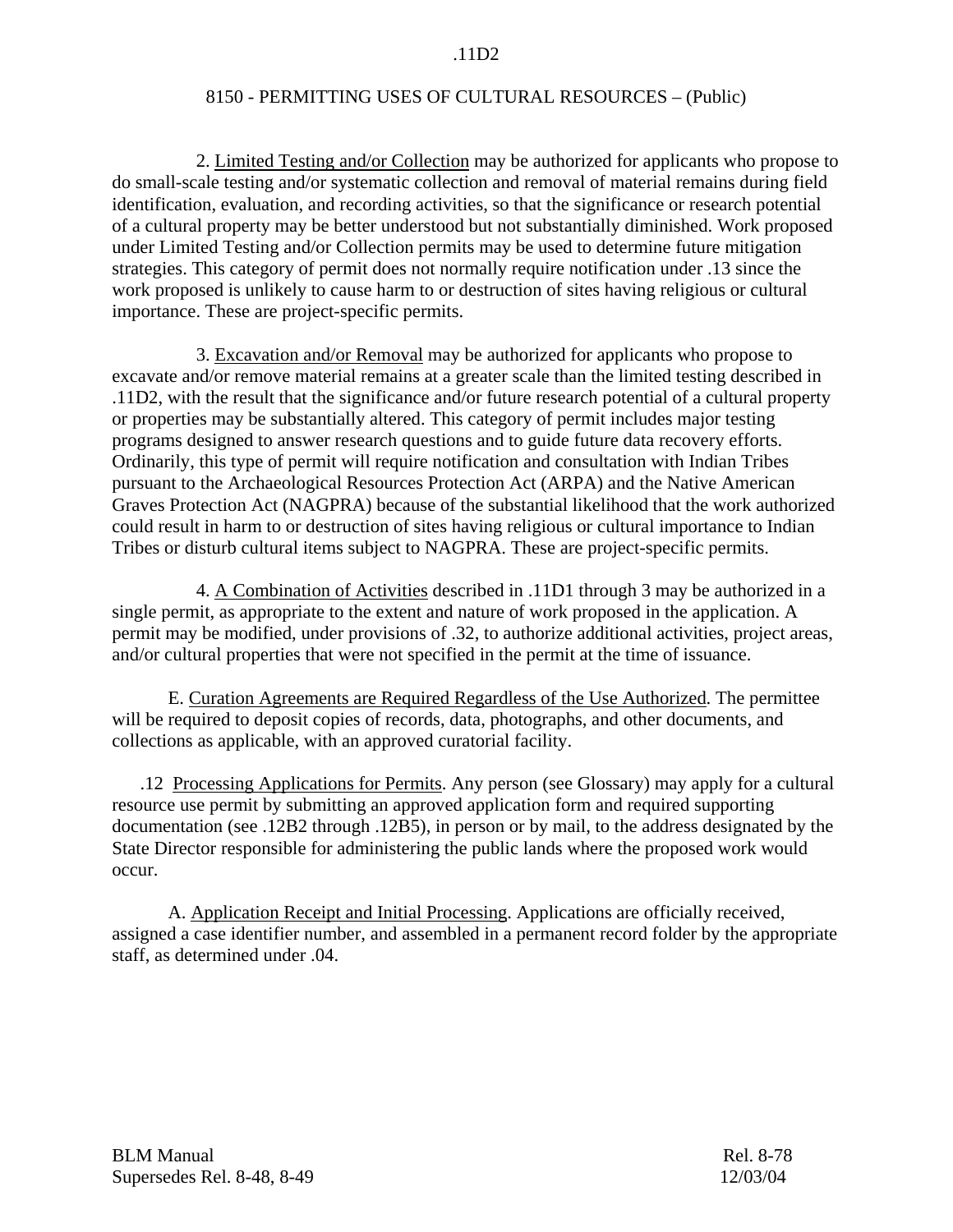#### .12B

#### 8150 - PERMITTING USES OF CULTURAL RESOURCES – (Public)

## B. Application Review and Evaluation.

 1. Completeness. An appropriately qualified specialist shall examine each application upon receipt to determine if the filing is regular and completely fills all information requirements.

 a. Information Lacking. Applications that are missing necessary information or required documentation in support of an information item may be withheld from further review until the needed information or documentation is provided. The applicant shall be informed as quickly as possible what is needed for review. For this purpose, documented telephone contact is preferable to written notification.

 b. Unmet Criteria. Any application that fails to meet minimum qualifying criteria specified in .12B2 through .12B5, either upon initial receipt or through failure to respond adequately to a request for missing information, may be recommended for rejection without further review, by following the permit denial procedure in .12B8, .12B9, and .12C. An exception is that the criteria pertaining to organizational qualifications, principal investigator's qualifications, crew chiefs' qualifications, and purpose of proposed work shall not be applied to an application filed by the Governor for a permit on behalf of the State (16 U.S.C. 470cc(j)).

 2. Qualifications of Applicant. Applications shall be reviewed by an appropriately qualified cultural resource specialist to determine whether or not applicants are adequately qualified for work proposed, except that among criteria in .12B, only the requirement to name a project administrator qualified to obligate the applicant organization shall apply to an application filed by the Governor for a permit on behalf of the State (16 U.S.C. 470cc(j)). Applicants may be disqualified on the basis of failure to meet qualifying criteria, which may include documented history of inadequate performance under a previous permit (e.g., revocation for cause). Similarly, individuals named in applications may be excluded from a permit or have their intended roles changed for insufficient qualifications or documented inadequate performance under a previous permit (see .33C).

 a. Organizational Qualifications. Applications must show the applicant's organizational capability to accomplish work of the type and scope proposed. An organizational resume or summary of organizational experience should be submitted to provide the following minimum information:

(1) Statement of applicant's organizational ability to accomplish work,

including:

(a) Location(s) of facilities and equipment.

(b) Description of facilities and equipment.

(c) Organizational structure and staffing.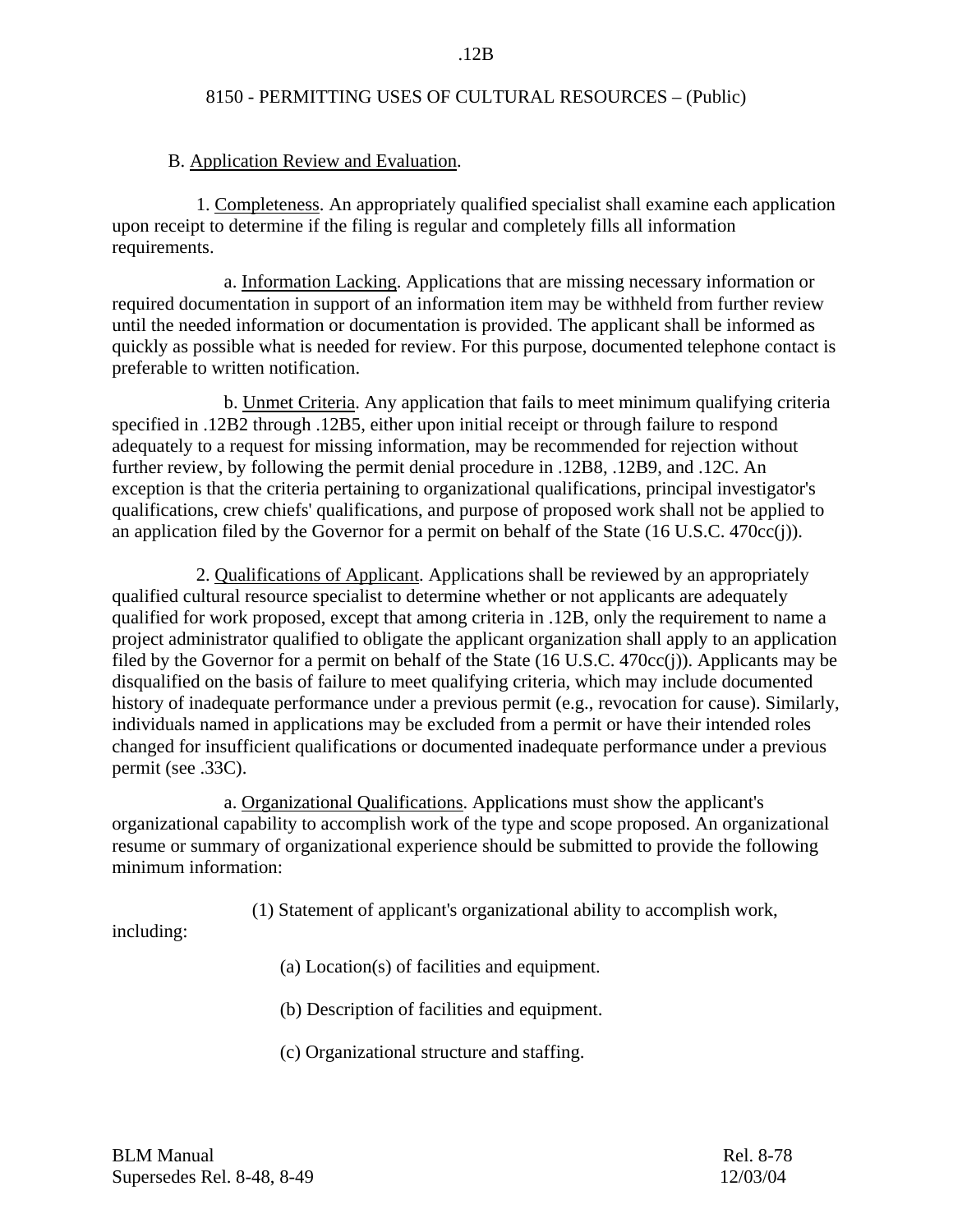# $.12B2a(1)(d)$

# 8150 - PERMITTING USES OF CULTURAL RESOURCES – (Public)

(d) Specification of which and to what extent facilities, equipment, and staff listed would be involved in the proposed work.

(2) Statement of applicant's organizational history in completing type of work proposed, including:

(a) Similar past projects.

(b) Past Government contracts.

 (c) Selected bibliography of project or contract reports and/or publications resulting from (a) and (b).

(d) Federal permits held in the last 3 years, effective dates of permits currently in force, and applications pending or planned (information on current permits and applications is important for interagency or intrabureau coordination under .2).

(3) Other pertinent organizational experience, such as research and special

studies.

(4) If the applicant is a newly formed entity, any information that might take the place of information about similar past projects and past Government contracts should be provided. In such cases, individual capabilities of personnel will carry greater weight in evaluation of organizational qualifications. Lack of an organizational history should not be the principal factor in a recommendation for permit denial.

b. Individual Qualifications.

 (1) Permit Administrator. Applications must show the name of the individual proposed to be responsible for carrying out the conditions of the permit and otherwise complying with legal requirements applicable to the permitted activity. This individual must be legally empowered to obligate the applicant organization and must sign the application and other official correspondence such as permit amendments. Unless this individual is also named under 12B2b(2) or (3), this individual need not be professionally qualified as a field investigator.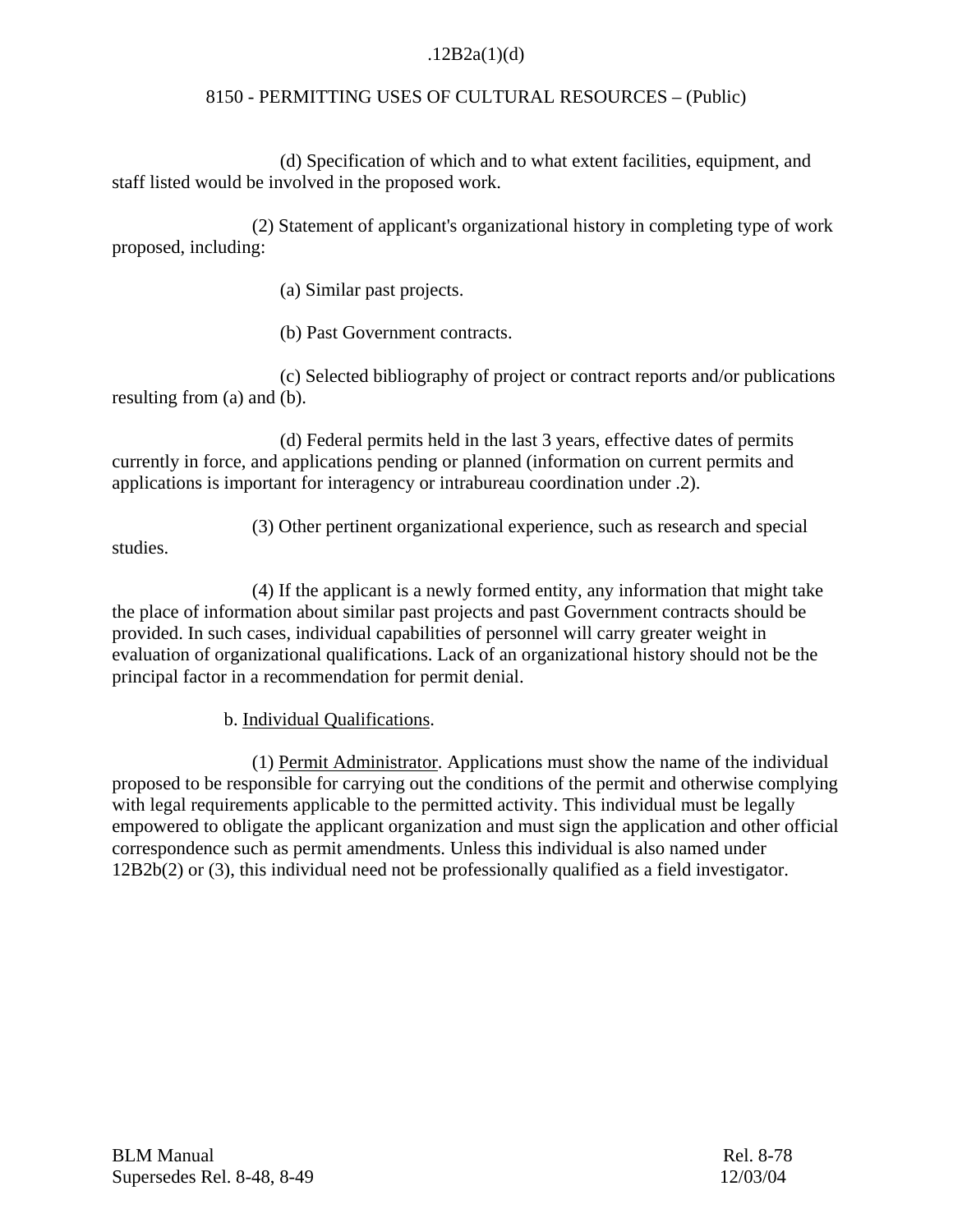# .12B2b(2)

# 8150 - PERMITTING USES OF CULTURAL RESOURCES – (Public)

 (2) Principal Investigator. Applications must include the name of any individual(s) proposed to be responsible for planning, supervising, and overseeing field projects, including responsibility for the professional quality of evaluations and recommendations. Principal investigators shall have primary accountability for technical completeness and competence of work conducted under the permit. They shall be responsible for development of work plans and/or research designs, for performance of crew chiefs, for selection standards and limitations on work assignments of crew members, for analysis and interpretation of field data, for integration of fieldwork results into comparative regional perspectives, and for preparation of reports. For each such individual, information must be included with the application to demonstrate that the individual has achieved the following:

 (a) Adequate professional instruction. This may be obtained in either of the following two ways:

(i) Formal education resulting in a graduate degree in the appropriate

discipline.

 (ii) Formal education resulting in a bachelor's degree in the appropriate discipline for the permitted activity plus at least 24 months of professionally supervised experience including similar duties as proposed in the application.

(b) Competence in theory and methods, and in recording, collecting, handling, analyzing, evaluating, and reporting cultural property data, relative to the type and scope of work proposed.

(c) Ability to plan, equip, staff, organize, and supervise activity of the type and scope proposed.

(d) Ability to carry research to completion, as evidenced by timely completion of theses, research reports, and similar documents.

(e) Completion of at least 16 months of professional cultural resource management experience including similar duties as proposed in the application. This experience must include at least 4 months of experience with comparable cultural resources in similar cultural contexts and environmental settings. The State Director may reduce the 4-month geographical experience requirement, as appropriate, if the proposed work is a narrow technical study independent of culture or location, such as research focused on a particular aspect of lithic technology. If equivalency is claimed under .12B2b(2)(a)(ii), the 16 months of experience required in this paragraph is to be included in, not in addition to, the required 24 months.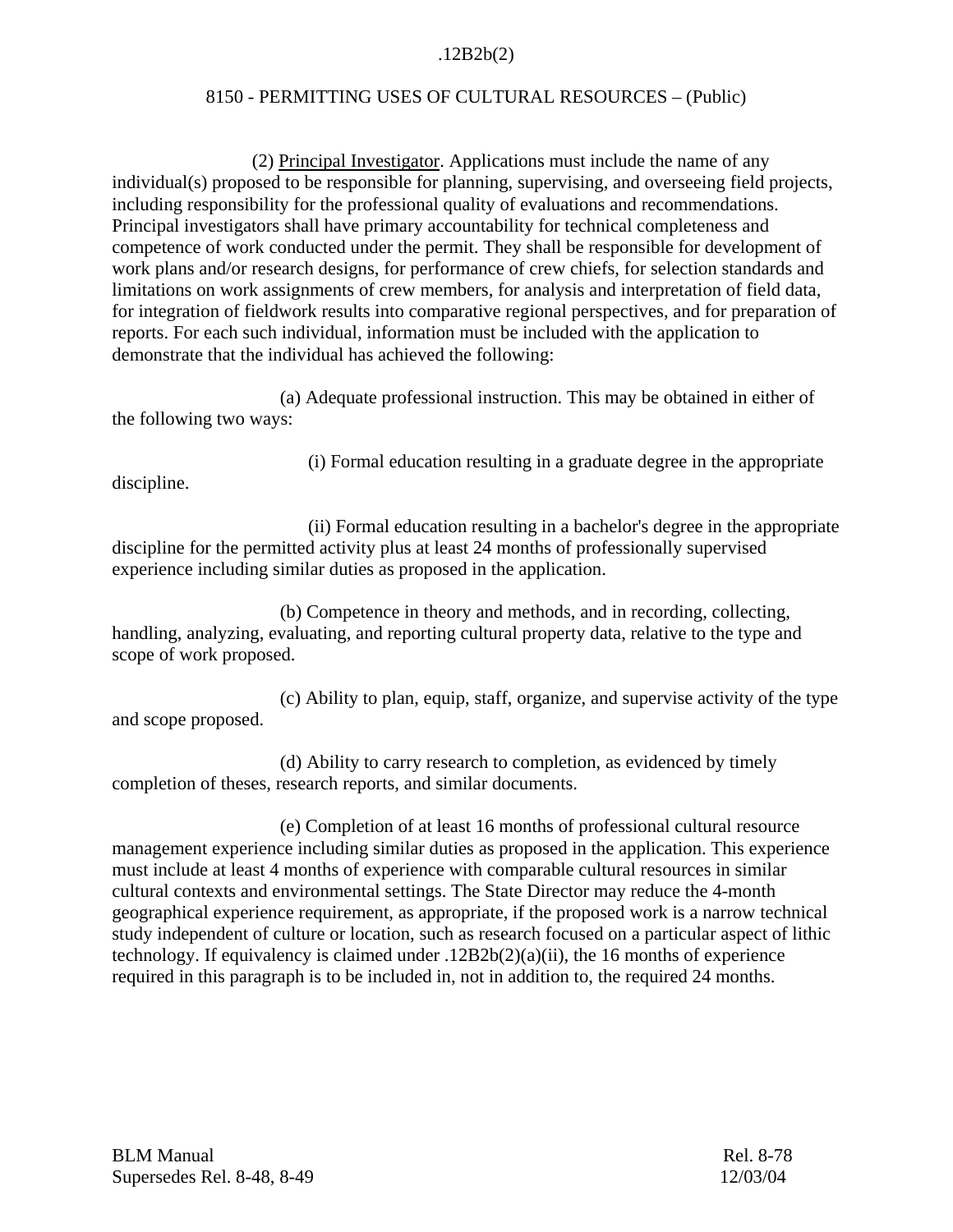# .12B2b(3)

# 8150 - PERMITTING USES OF CULTURAL RESOURCES – (Public)

 (3) Crew Chief. Applications must include the name of any individual(s) proposed to be responsible for carrying out field projects. Crew chiefs shall be responsible for the technical quality of field work, for the direct on-the-ground supervision of all aspects of field work and data gathering, for proposing resource evaluations and recommendations for further treatment, and for preparing field records and descriptive reports. For each such individual, information must be included with the application to demonstrate that the individual has achieved the following:

(a) Adequate professional instruction, obtained in either of the following

two ways:

 (i) Formal education resulting in a baccalaureate degree in appropriate discipline (anthropology/archaeology, history, architecture) and at least 12 months of pertinent professionally supervised experience, with increasing responsibility leading to duties similar to those proposed in the application.

 (ii) Equivalent training and experience, including at least 30 months of professionally supervised experience including increasing responsibilities leading up to responsibilities equivalent to those proposed in the application.

 (b) Competence in recording, collecting, handling, analyzing, evaluating, and reporting cultural property data, relative to the type and scope of work proposed.

(c) Demonstrated ability to supervise activity of the type and scope

proposed.

(d) Completion of at least 4 months of professional cultural resource management experience with comparable cultural resources in similar cultural contexts and environmental settings. This may be part of the experience required in .12B2b(3)(a)(i) and (ii).

(4) Individual qualifications can be documented by information such as the following, with greater weight being given to field experience that corresponds to work proposed in the application:

 (a) Survey and excavation reports of cultural resource management or Section 106 (or other compliance) projects that the individual carried out or supervised.

 (b) National Register documentation based on the individual's field work, resulting in property listings or determinations of eligibility.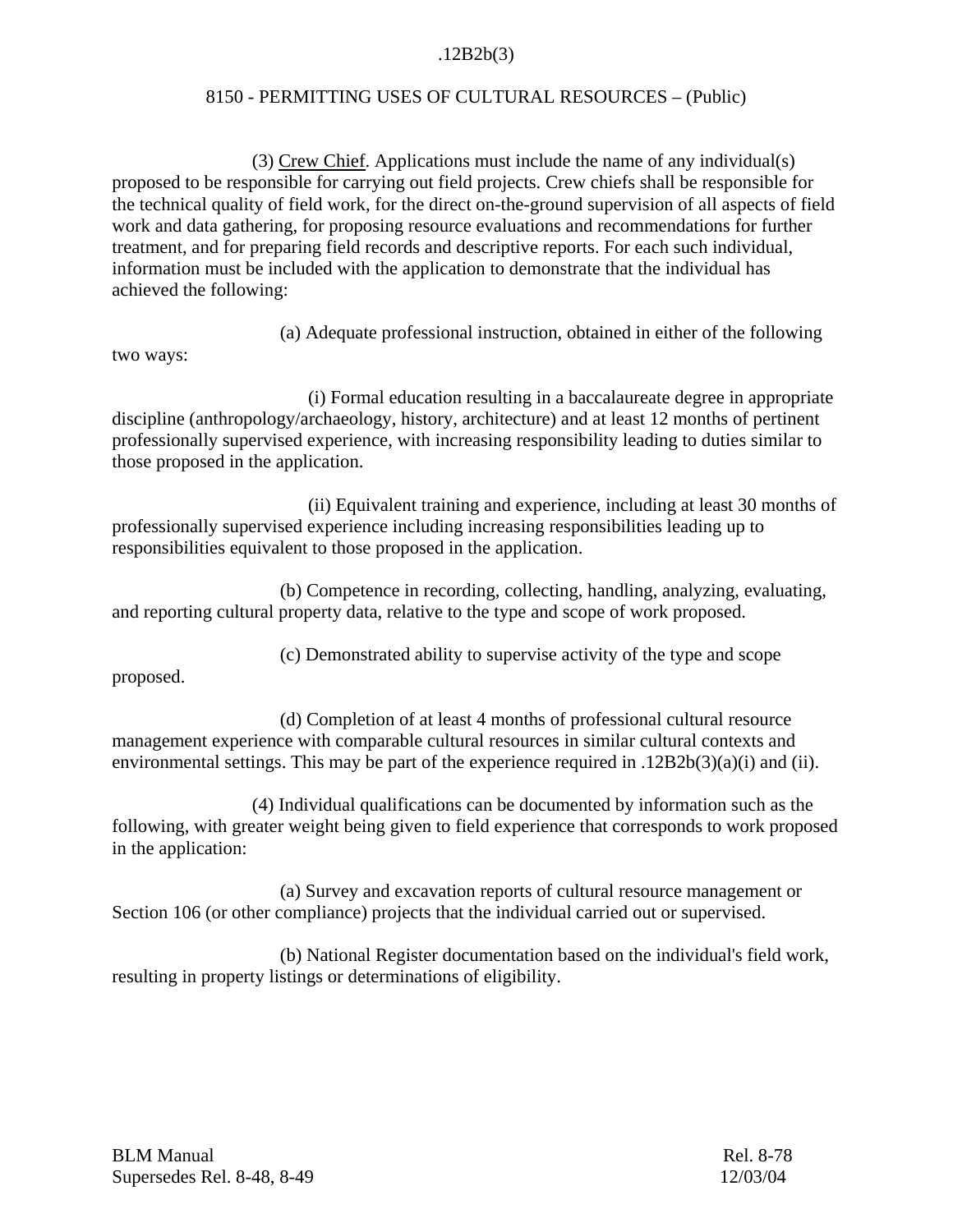# $.12B2b(4)(d)$

# 8150 - PERMITTING USES OF CULTURAL RESOURCES – (Public)

 (d) Publications including articles in professional journals, monographs, books, or chapters in edited books, related to the preservation of cultural properties.

(c) Materials such as presentations, booklets, brochures, lesson plans, or videos that interpret the results of the individual's cultural resource investigations for the general public;

 (e) Presentations at regional, national, or international professional conferences related to the preservation of cultural properties.

(f) Professional service on boards or committees of regional, national, or international professional organizations concerned with the preservation of cultural properties.

(g) Awards, research grants, research fellowships, or invitations to

teaching posts.

(5) The same individual may be proposed to perform any combination of permit administrator, principal investigator, and crew chief duties, provided that evidence is submitted to show that all pertinent qualifications are met for those positions.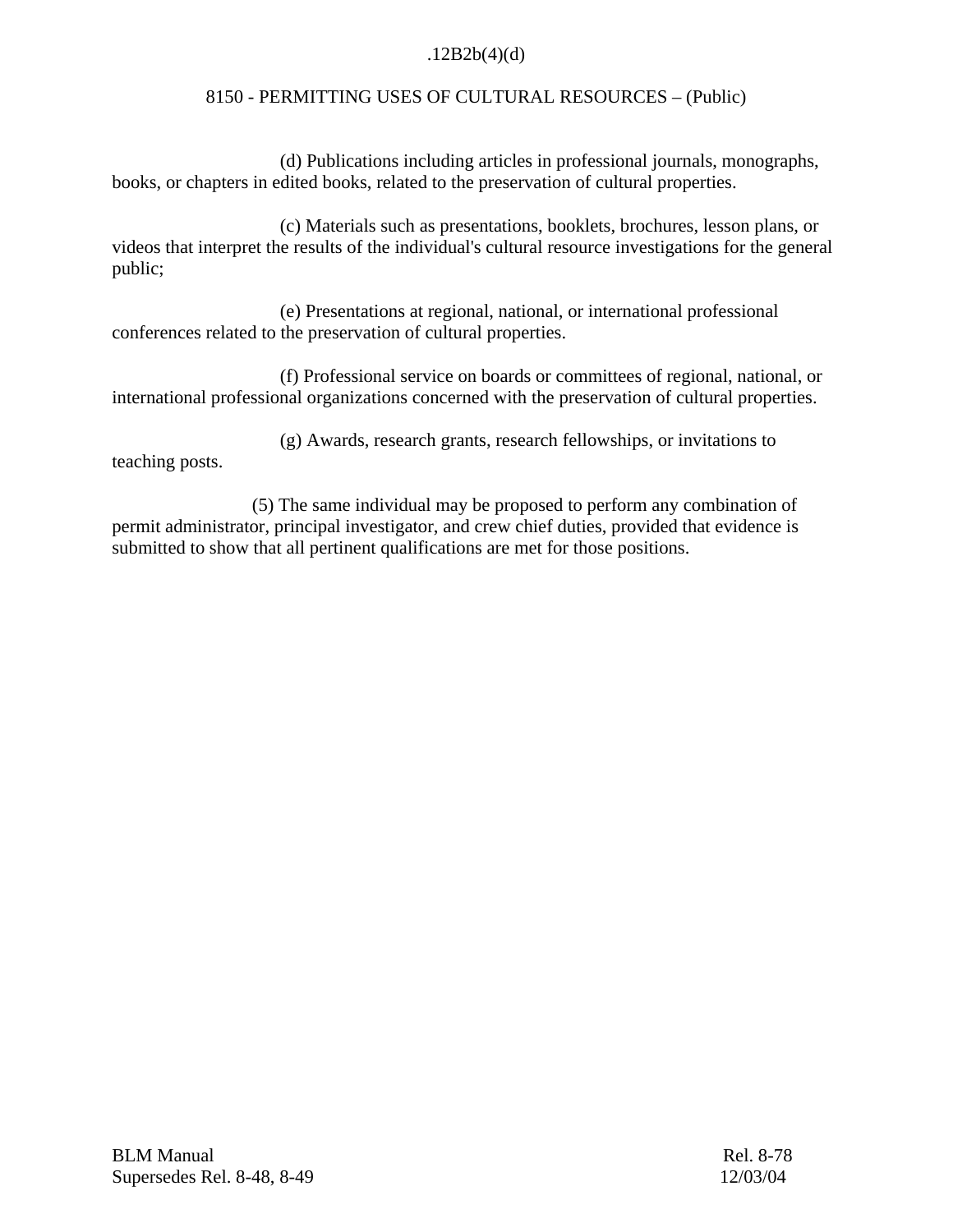## .12B3

## 8150 - PERMITTING USES OF CULTURAL RESOURCES – (Public)

 3. Qualifications of Proposed Curatorial Facility. To the maximum extent possible, proposed curatorial facilities should meet the 36 CFR Part 79 standards. State Directors shall determine that those facilities proposed to house collections and/or copies of records, data, photographs, and other documents derived from the permitted work satisfy the following minimum considerations, as applicable:

a. Physical Considerations:

(1) Adequate security.

(2) Adequate protection for the types of materials expected to be housed, such as climate control for perishable material remains, if applicable.

(3) Adequate protection for records, data, photographs, and other documents.

 (4) Adequate records/accessioning/retrieval systems, including full capability to account for materials.

(5) Adequate provisions for scholarly access and study.

(6) Maintenance of physical plant insurance.

b. Administrative Considerations:

(1) Provision for permanent preservation, including transfer to a Federal or federally approved location in the event the facility should cease to exist.

(2) Adequate staffing.

 (3) Proximity to the region/culture area where work is proposed, preferably location in the same State within which work is proposed.

(4) Provision for granting qualified scholars reasonable access to records and collections for research purposes.

 4. Certification by Curatorial Facility. Each application must include written certification, signed by a properly authorized official of the proposed curatorial facility, of willingness to accept any collections, as applicable, and records, data, photographs, and other documents generated during the proposed term of the permit, and to assume permanent curatorial responsibility and accountability for such materials on behalf of the United States Government.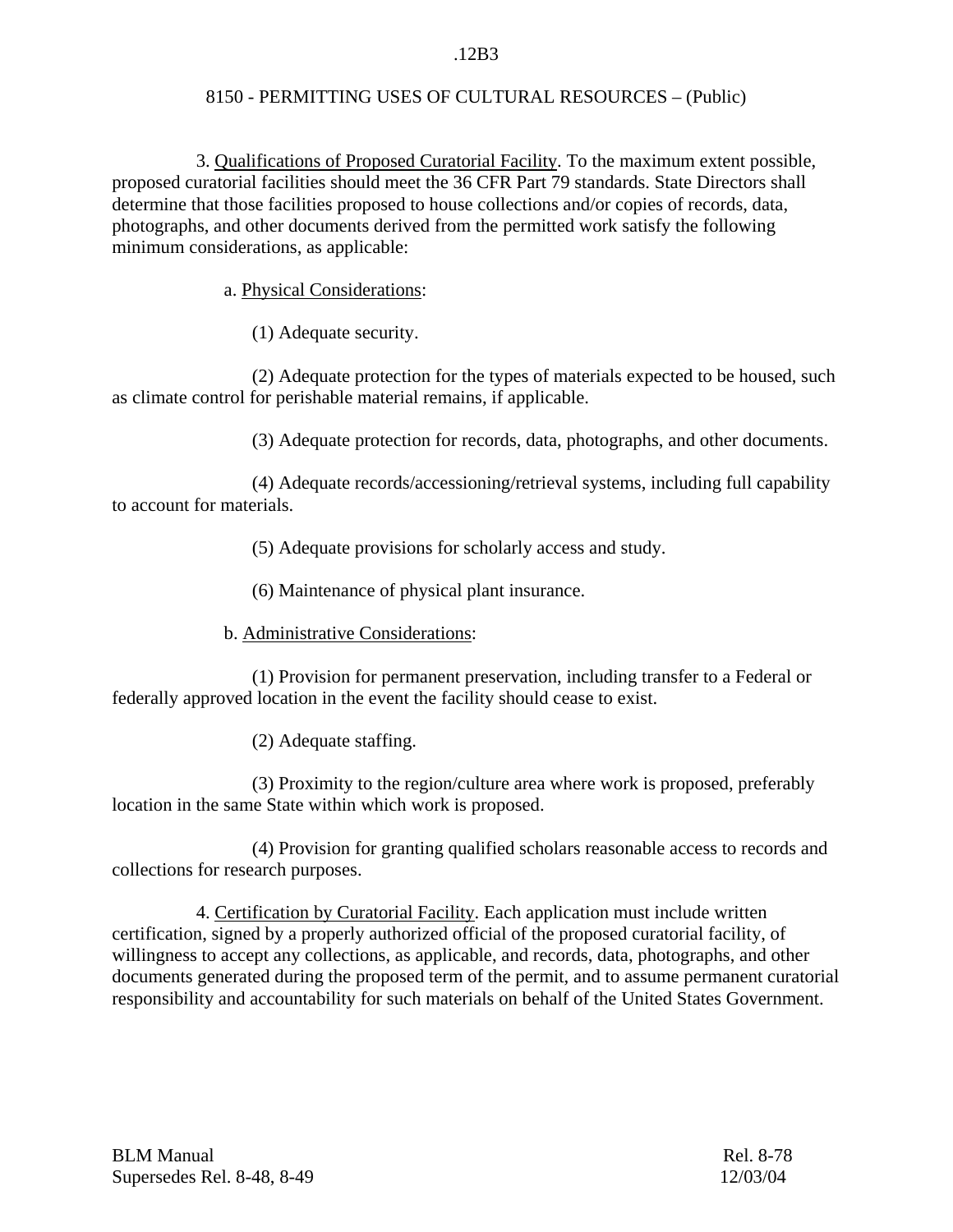# 5. Purpose of Proposed Work.

 a. Public Interest. Applications must show that the work proposed would further knowledge of cultural properties in the public interest. Work that conforms to the use of a cultural property determined appropriate through evaluation and planning, and work that has been agreed to through the section 106 consultation process (including the application of a BLM-SHPO protocol), are considered to be in the public interest. Applications for excavation, research, or field school projects must include documentation that sets forth a methodological/theoretical framework appropriate to work proposed, and that proposes a schedule for timely and professional reporting of completed work.

 b. Definite Need. Because of the considerable staff time it takes to review applications, prepare permits for approval, and monitor status, State Directors or their delegates should counsel prospective applicants not to apply for speculative permits. Permits must not be viewed or used as a Federal certification of consultants' credentials, a license to practice, or a precondition for consultants to compete for jobs. Applicants who are denied a speculative permit should be informed in writing (see .12B8) that an application for definite work will be processed promptly, and that denial under these circumstances does not reflect negatively on qualifications or performance. Land use applicants who will be requested to provide cultural resource information or services in support of their applications should be informed of the exact need, and asked to have their preferred consultant apply for a cultural resource use permit, as soon as the need is determined.

 6. Conformity with Management Constraints. All applications must be reviewed for compatibility of proposed work with any approved management plan or established policy, objectives, or requirements applicable to the management of the public lands and resources involved.

a. Proposed work may be modified through limitations or conditions, or applications may be denied, if the application proposes work incompatible with:

 (1) Cultural resource management commitments established through evaluation and planning. For example, if an applicant proposes to train university field school students in excavation techniques in a cultural property that has been allocated to long-term conservation because of scarcity and overriding scientific importance, a similar property that has been allocated to the research category should be substituted (after consultation with the applicant), or the application should be denied. (See BLM Manual Section 8110.)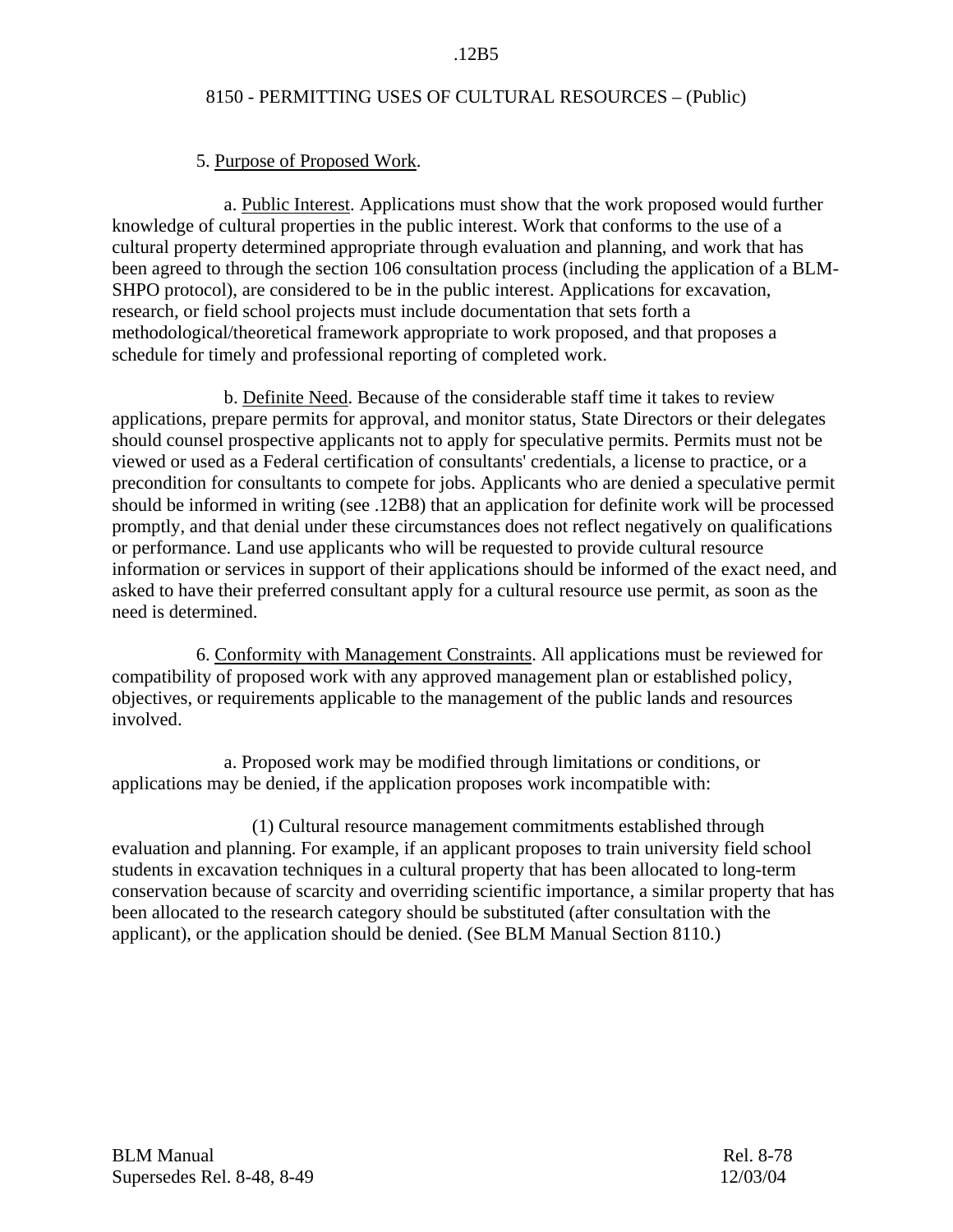# .12B6A(2)

## 8150 - PERMITTING USES OF CULTURAL RESOURCES – (Public)

 (2) Multiple use resource protection requirements pertaining to time of year, type of activity, type of equipment employed, access, personal safety, fire safety, or other management restrictions. For example, if an applicant proposes to do testing in a bighorn sheep lambing area during lambing season, or to use motorized equipment in a wilderness study area, the proposed timing or method of use should be changed through conditions (after consultation with the applicant) or the application should be denied.

(3) Other authorized uses of lands or resources exclusive in nature.

b. When the application is of a general nature, at a scope above the level of specific projects, so that potential conflicts cannot be identified, this review step may be limited or deferred until a request for fieldwork authorization is submitted pursuant to .12D.

 7. Indian Tribal Religious or Cultural Concerns. All applications for Limited Testing and/or Collection permits and Excavation and/or Removal permits must be reviewed for potential harmful or destructive effects on locations of religious or cultural importance to Indian tribes. (See ARPA Section 4(c) and 43 CFR 7.7(a). See also Manual Handbook H-8120-1.) In addition, applications for Survey and Recordation permits may be so reviewed if there are reasons to think, because of an area's previously identified sensitivity, that even such nonimpacting use should be made known to Indian tribes. If it is determined that the potential exists for harm to or destruction of sites of religious or cultural concern to Indian tribes as a result of permit authorization, the notification procedures in .13 must be followed prior to making a decision to approve the application. Indian tribal religious or cultural concerns may be the basis for modification of the proposed work through limitations or terms and conditions, or for denial of the application.

 8. Evaluation and Recommendation. Upon completing the review, the cultural resource specialist shall prepare a recommendation for permit issuance or denial. The basis for the recommendation, documented in writing, shall become a part of the permanent file.

 a. Recommending Permit Conditions and Permit Term. When recommending that the State Director approve a permit, the cultural resource specialist shall prepare a brief written summary of review findings, complete an approved permit form with the standard conditions (Illustrations 1), and attach any special conditions determined appropriate to the work and recommended for approval (e.g., Illustration 2). The specialist's recommendation for the permit's term (duration) shall be indicated by the expiration date entered on the form.

(1) For permits that would cover a series of jobs over an extended period of time, the permit term reflects the confidence BLM has in the organization's ability to complete work and meet permit conditions. Three years is normal for survey permits issued to firms that have demonstrated a history of acceptable performance.

(2) New firms or firms that have experienced performance problems may be issued permits of shorter duration, such as one year, or held to a separate permit for each job.

| <b>BLM Manual</b>          | Rel. 8-78 |
|----------------------------|-----------|
| Supersedes Rel. 8-48, 8-49 | 12/03/04  |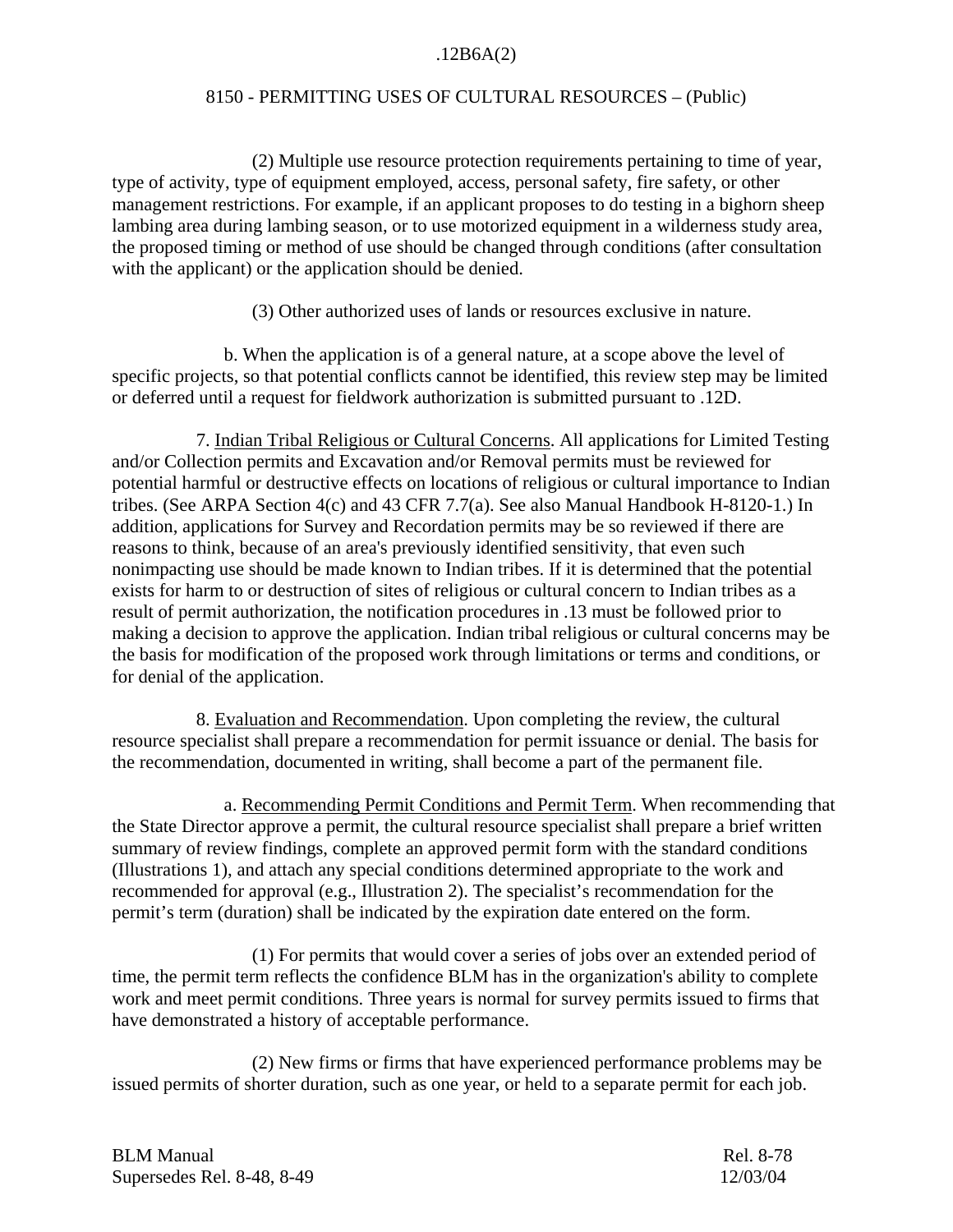# Illustration 1, Page 1 of 2 .12B8a 8150 - PERMITTING USES OF CULTURAL RESOURCES – (Public) **Illustration 1**

# **Required Permit Content**

All cultural resource use permits must include completed information fields for:

- 1. Permit number
- 2. Name of permittee
- 3. Permittee's mailing address, telephone number, and email address
- 4. Nature of authorized cultural resource work
- 5. Location of authorized cultural resource work
	- a. Description of Public Lands involved
	- b. Identification of specific cultural resource(s) involved (if applicable)
- 6. Authorized beginning date
- 7. Expiration Date
- 8. Name of individual(s) authorized to plan and supervise field work and approve reports, evaluations, and recommendations
- 9. Name of individual responsible for carrying out terms and conditions of permit
- 10. Name of approved curatorial facility where collections and records shall be deposited upon completion of authorized cultural resource work
- 11. Signature of State Director or authorized official and date signed

All cultural resource use permits must include the following administrative conditions:

- 1. This permit is subject to all applicable provisions of pertinent regulations (43 CFR 2920; 43 CFR 3; 43 CFR 7), and policies and procedures (BLM Manual Section 8150), which are made a part hereof.
- 2. This permit may not be assigned.
- 3. Permittee shall immediately request that the State Director make a modification to accommodate any change in an essential condition of the permit (1, 2, 5, 6, 9, 10, 11 above), and shall without delay notify the State Director of any other changes affecting the permit or regarding information submitted as part of the application for the permit. Failure to do so may result in permit suspension or revocation or criminal charges.
- 4. This permit is issued for the term specified in 6 and 7 above. It is subject to suspension or revocation, for management purposes or for cause, at the discretion of the State Director, upon written notice.
- 5. Permittee may request permit extension, in writing, at any time prior to expiration of the term of the permit, specifying a limited, definite amount of time required to complete permitted work.
- 6. Any correspondence about this permit or work conducted under its authority must cite the permit number. Any publication of results of work conducted under the authority of this permit must cite the Bureau of Land Management and the permit number.
- 7. Special conditions attached to this permit are made a part hereof.
- 8. Permittee shall contact the affected Field Office manager prior to beginning any field work under the authority of this permit by submitting a fieldwork authorization request except when a specific fieldwork authorization is included with the permit.
- 9. Permittee's initiation of work or other activities under the authority of this permit signifies the permittee's acceptance of the terms and conditions of the permit.

(cont'd. next page)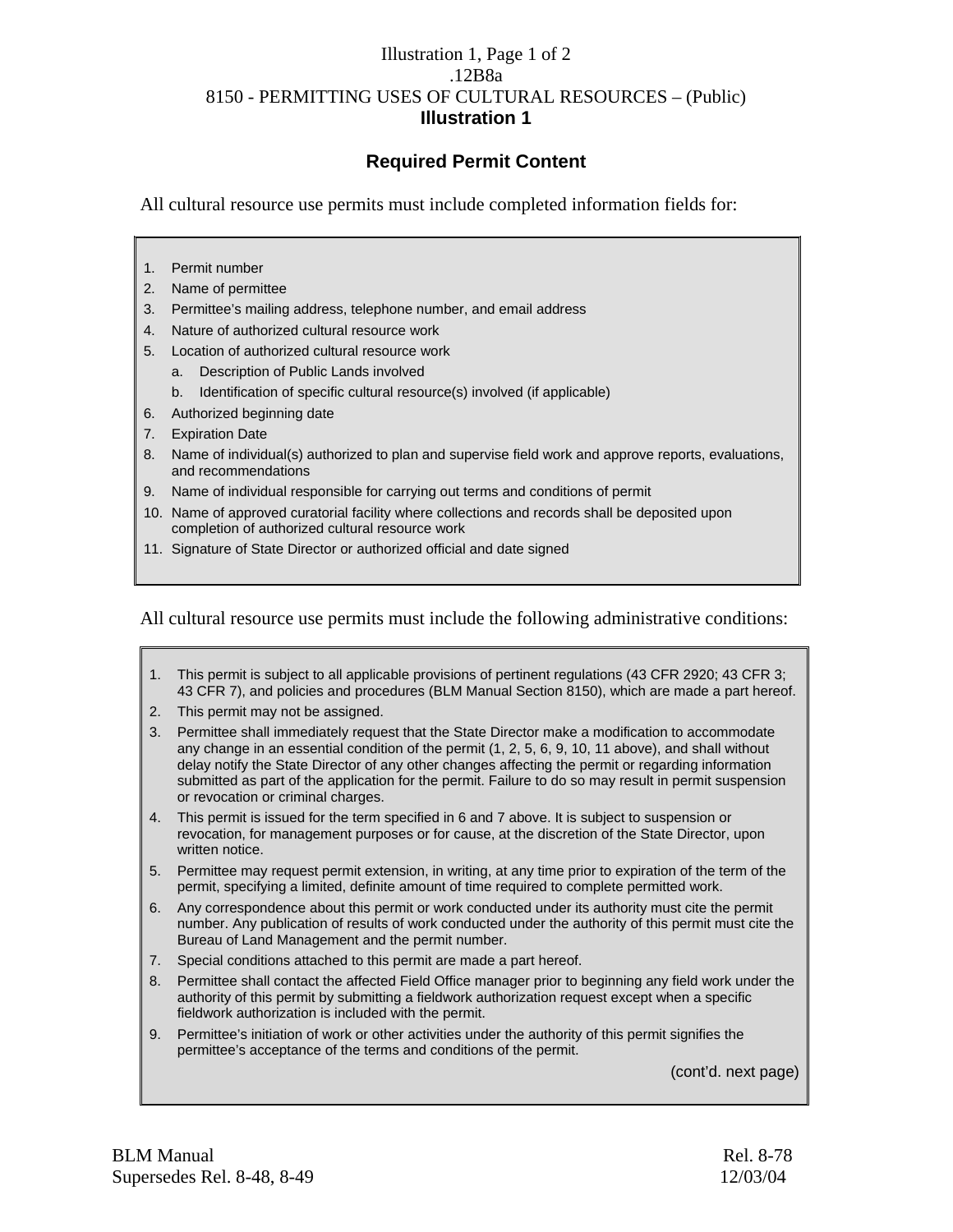# Illustration 1, Page 2 of 2 .12B8a 8150 - PERMITTING USES OF CULTURAL RESOURCES – (Public)

# **Illustration 1 (continued)**

# **Required Permit Content**

### Administrative conditions continued

- 10. Permittee may request a review, in writing to the official concerned, of any disputed decision regarding inclusion of specific terms and conditions in this permit or any fieldwork authorization, denial of a fieldwork authorization request, or modification, suspension, or revocation of this permit, setting out reasons for believing that the decision should be reconsidered.
- 11. Permittee shall not be released from requirements of this permit until all outstanding obligations have been satisfied, whether or not the term of the permit has expired. Permittee may be subject to civil penalties for violation of any term or condition of this permit.
- 12. Permittee shall use State Director-approved GPS technology to record all location data for field work authorized in this permit.
- 13. Permittee shall submit a preliminary report to the authorized officer within 10 days of completion of any episode of field work, setting out what was done, how it was done, by whom, specifically where, and with what results, including maps, GPS data, an approved site form for each newly recorded cultural property, a BLM evaluation form for each cultural property examined, and the permittee's professional recommendations, as results require. Depending on the scope, duration, and nature of the work, the authorized officer may require progress reports, during or after the fieldwork period or both.
- 14. Permittee shall submit a final report to each the authorized officer and the State Director not later than 180 days after completion of field work. Where a fieldwork episode involved only minor work and/or minor findings, a final report may be submitted in place of the preliminary report.
- 15. Permittee shall deposit all artifacts, samples and collections, as applicable, and copies of all records, data, photographs, and other documents, resulting from work conducted under this permit, with the curatorial facility named in item 11, above, not later than 90 days after the date the final report is submitted to the State Director. Not later than 180 days after the final report is submitted, permittee shall provide the State Director with a catalog and evaluation of all materials deposited with the curatorial facility, including the facility's accession and/or catalog numbers.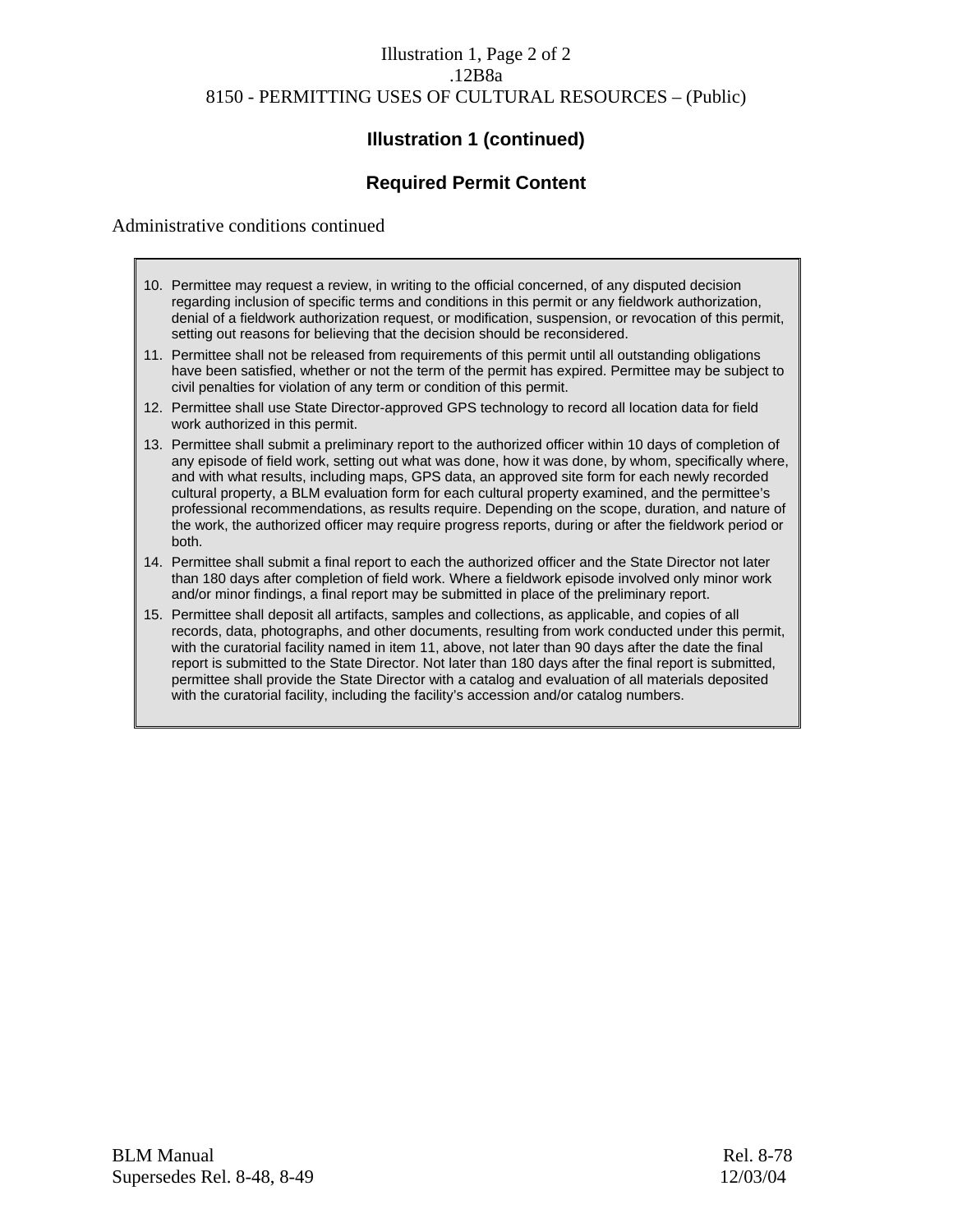## Illustration 2 .12B8a 8150 - PERMITTING USES OF CULTURAL RESOURCES – (Public)

# **Illustration 2**

# **Land Use and Resource Protection Conditions**

Following are additional conditions the State Director may add to the permit if applicable (conditions pertaining to excavation, for example, would not be applicable in a permit that does not authorize excavation). The State Director may add any pertinent State-specific conditions. The Field Office manager may adjust or add conditions to fieldwork authorizations as appropriate to the location, time of year, or work to be conducted. Such adjusted and added conditions become a fully enforceable part of the permit.

- 1. Permittee shall observe all Federal, State, and local laws and regulations applicable to the public lands and resources, whether or not stipulated in the permit conditions.
- 2. Permittee shall allow the State Director and authorized officer or their representatives full access to the work area specified in this permit at any time the permittee is in the field, for purposes of examining the work area and any recovered materials and related records.
- 3. Permittee shall cease work upon discovering any human remains and associated funerary objects, and shall immediately notify the authorized officer. Work in the vicinity of the discovery may not resume until the authorized officer has given permission.
- 4. Permittee shall backfill all subsurface test exposures and excavation units as soon as possible after recording the results, and shall restore them as closely as reasonable to the original contour.
- 5. Permittee shall take precautions to protect livestock, wildlife, the public, or other users of the public lands from accidental injury in any excavation unit.
- 6. Permittee shall not conduct any flint knapping or lithic replication experiments at any archaeological site, aboriginal quarry source, or non-site location that might be mistaken for an archaeological site as a result of such experiments.
- 7. Permittee shall perform the field work authorized in this permit in a way that does not impede or interfere with other legitimate uses of the public lands, except when the authorized officer specifically provides otherwise.
- 8. Permittee shall restrict vehicular activity to existing roads and trails unless the authorized officer provides otherwise.
- 9. Permittee shall keep disturbance to the minimum area consistent with the nature and purpose of the field work.
- 10. Permittee shall not cut or otherwise damage living trees unless the authorized officer gives permission.
- 11. Permittee shall take precaution at all times to prevent wildfire. Permittee shall be held responsible for suppression costs for any fires on public lands caused by the permittee's negligence. Permittee may not burn debris without the authorized officer's specific permission.
- 12. Permittee shall not disturb resource management facilities within the permit area, such as fences, reservoirs, and other improvements, without the authorized officer's approval. Where disturbance is necessary, permittee shall return the facility to its prior condition, as determined by the authorized officer.
- 13. Permittee shall remove temporary stakes and/or flagging, which the permittee has installed, upon completion of field work. Permittee shall clean all camp and work areas before leaving the permit area.
- 14. Permittee shall take precautions to prevent littering or pollution on public lands, waterways, and adjoining properties. Refuse shall be carried out and deposited in approved disposal areas.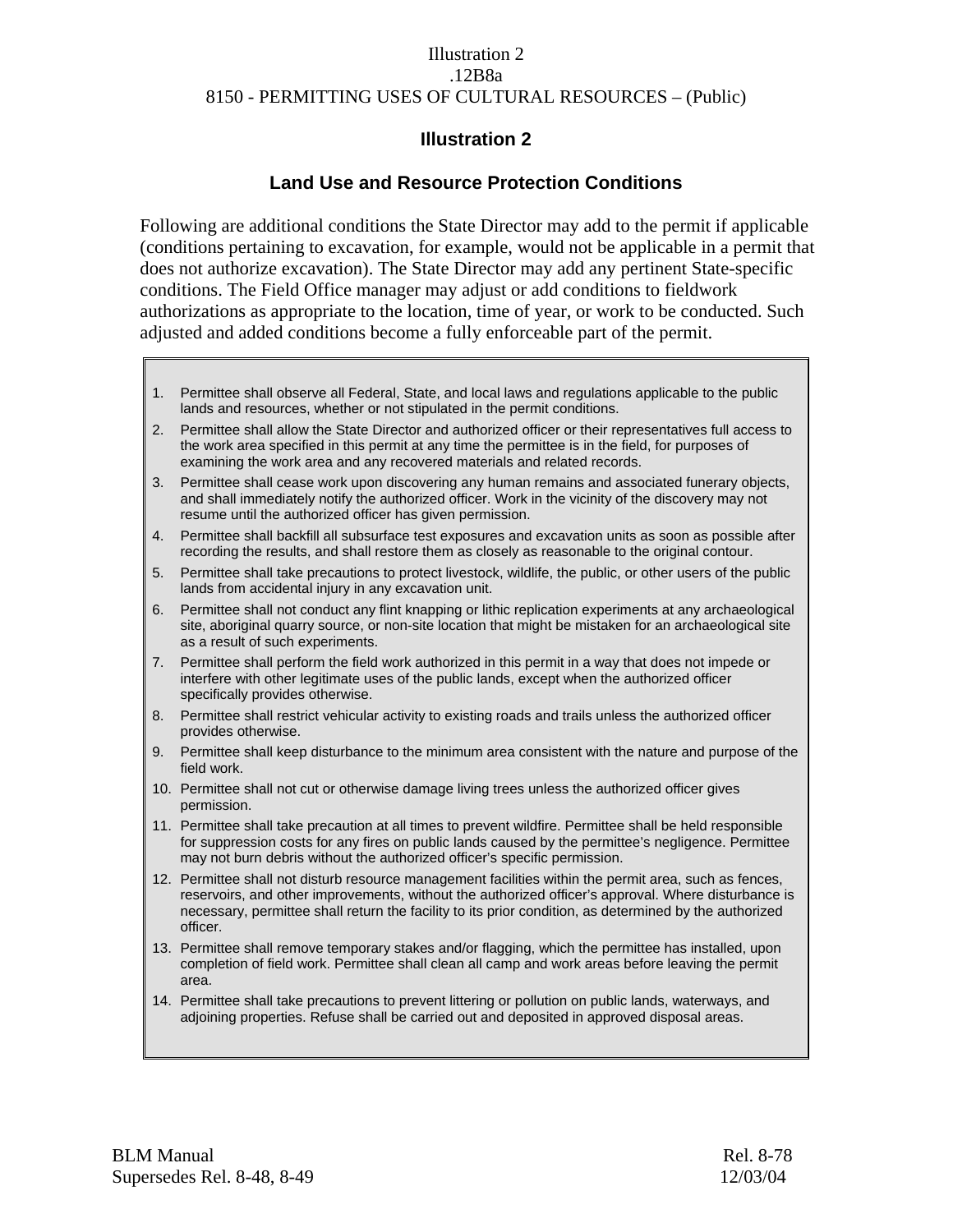#### .12B8b

# 8150 - PERMITTING USES OF CULTURAL RESOURCES – (Public)

 b. Preparation of Denial Letter. For any recommendation to deny a permit application, the cultural resource specialist shall prepare a letter to the applicant, setting out in detail the reasons for denial.

 9. Decision. The file, including the staff recommendation and documentation and the completed permit form or denial letter, shall be transmitted to the appropriate official for decision (see .04). Once the permit or the denial letter has been signed, that information shall be returned to the permanent file.

C. Permit Issuance or Denial.

 1. Final Processing. Upon receiving the file, the responsible staff shall check the file for completeness.

 2. Distribution. The responsible staff shall distribute the decision document and copies as follows:

a. Original signed permit, including standard and special conditions, or original signed letter of denial to applicant/permittee.

b. Copy to the permanent file.

c. Copy to each Field Office affected.

d. Copy to any curatorial facility identified under .12B4.

 3. Additional Material to Permittees. With each original permit, include in the mailing to the permittee information about requesting fieldwork authorization, together with any procedural instructions and materials (inventory forms, etc.) that will aid the permittee in meeting conditions of the permit.

D. Information About Permits and Permittees.

1. Confidentiality. The State Director may withhold information about the location and nature of permitted work if disclosing it would compromise the protection of archaeological resources and/or National Register properties.

2. Public Information. The State Director and Field Office manager may on request provide the names of individuals and firms holding cultural resource use permits, but must not represent the information as identifying the only consultants who are qualified to conduct cultural resource studies. Land use applicants who are being required to provide inventory and evaluation data in support of their land use applications should be encouraged to select a qualified consultant and to request that the consultant apply for the appropriate permit. (See .12B5b) Permittee lists should not be used to limit competition in any way.

| <b>BLM Manual</b>          | Rel. 8-78 |
|----------------------------|-----------|
| Supersedes Rel. 8-48, 8-49 | 12/03/04  |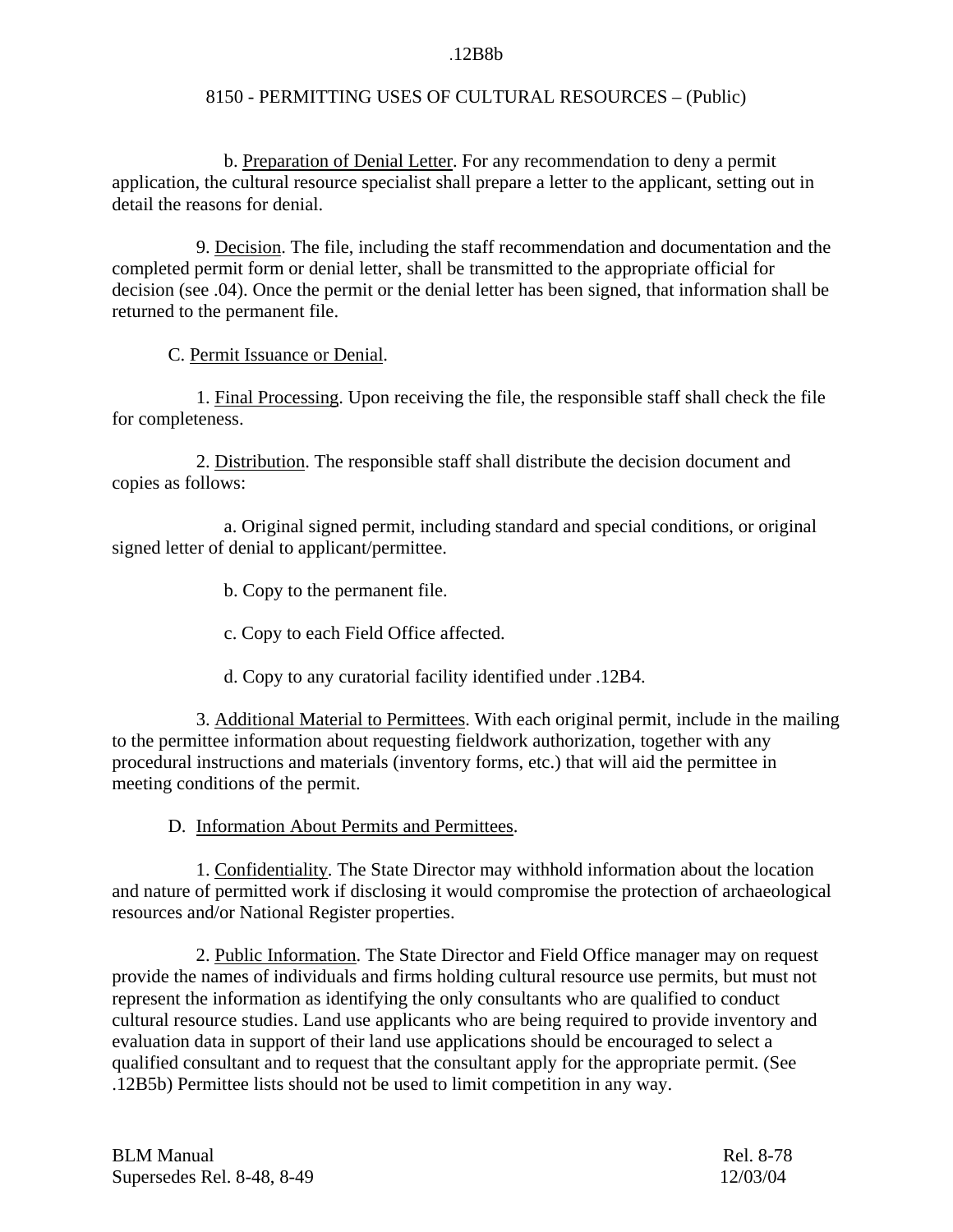### E. Fieldwork Authorizations.

 1. All permits require fieldwork authorizations, which may take the form of written documentation (including email or fax), a record of pre-field checks of office records, or documented oral authorizations by telephone. Project-specific permits (see .11D2 and 3) often include at issuance the only fieldwork authorization that they will require. However, if field work will be discontinuous, project-specific permits will need additional authorization prior to each episode of field work. The primary purpose of fieldwork authorizations is to determine whether areas have been previously surveyed, whether there are conflicts with other resources, or other factors (such as safety issues) that could affect timing and scope of the proposed fieldwork. For any recommendation to postpone fieldwork, the cultural resource specialist shall prepare a letter to the permittee, setting out in detail the reasons for delay and when work may begin. Fieldwork authorizations should not routinely be used to apply additional special conditions to the permit beyond what was attached at original issuance, nor should the fieldwork authorization process be used as a second level of review of proposed personnel.

 2. Field Office managers are responsible for authorizing specific field work conducted under a cultural resource use permit. Field Offices shall maintain a file for each permit affecting them, documenting to the file all fieldwork authorized under the permit, and shall forward originals or copies of documentation, as appropriate, to the permanent file.

 3. Written Authorization Procedures. Because fieldwork authorizations may be given as the product of in-office pre-field records checks, as telephone authorizations, as email or fax exchanges, or as more formal written documentation, the applicability of the procedural guidance in paragraphs .12E3a-d will vary from State to State, being most applicable to States that employ more formal fieldwork authorization procedures. States electing optional methods must document contacts and authorizations as part of the permit record. Permittees should also be advised to document contacts and authorizations for their own records.

 a. Pre-work Contact. Except for project-specific permits that authorize work to begin immediately upon issuance, each permit shall require that the permittee contact the Field Office manager prior to beginning any work under authority of the permit. The permittee should make such contact by submitting a request for fieldwork authorization, in person or by mail, to the Field Office manager responsible for the administration of lands involved in the proposed field work (except when waived under paragraph .12E3b(1)). When proposed field work would consist of numerous instances of essentially similar tasks carried out in the same Field Office (e.g., oil and gas drill pad surveys), the Field Office manager may elect to limit pre-work contacts to initial and periodic (e.g., monthly or quarterly) submissions of fieldwork authorization requests, updated at the initiation of each new fieldwork episode by documented telephone contacts.

BLM Manual Rel. 8-78 Supersedes Rel. 8-48, 8-49 12/03/04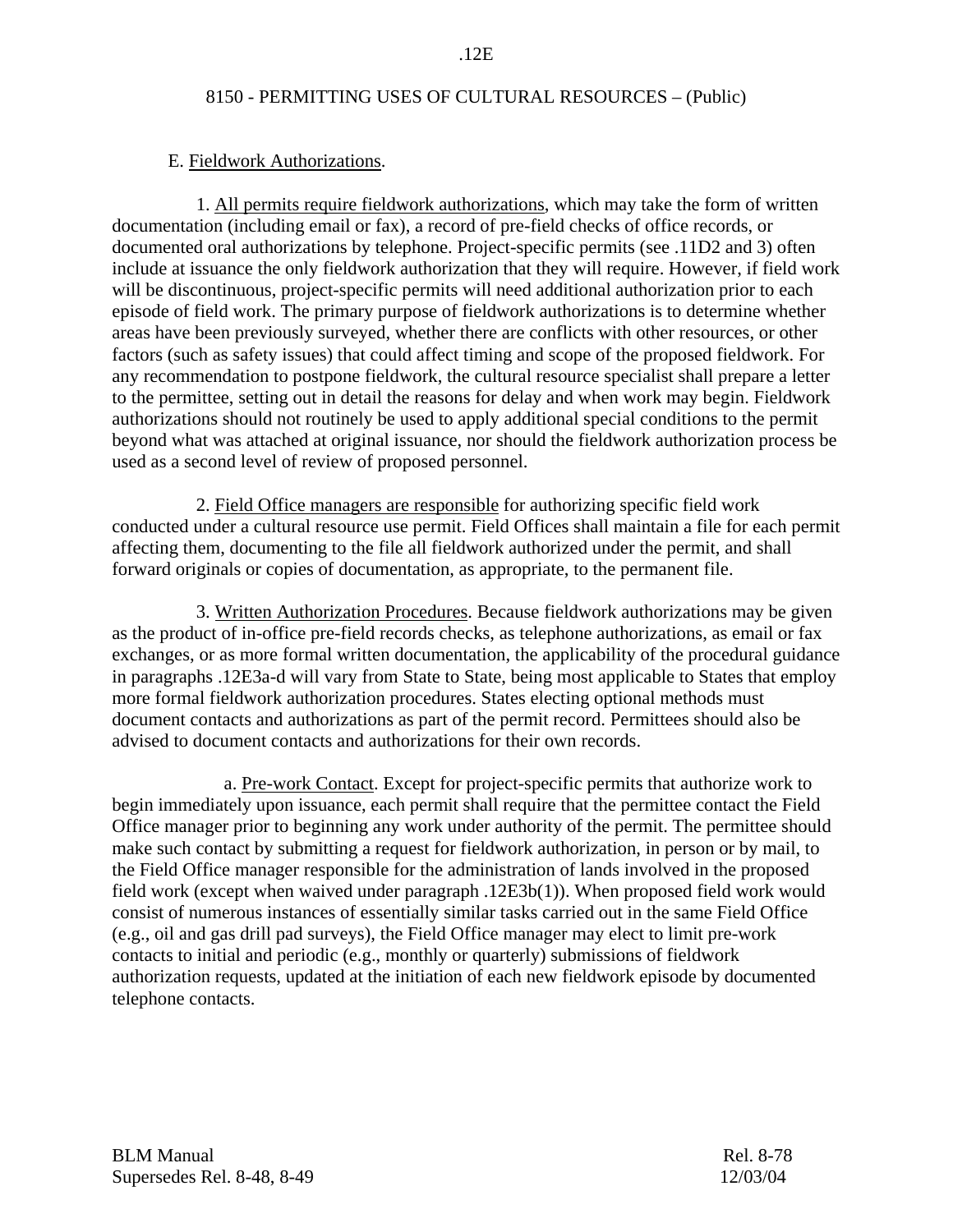#### .12E3b

## 8150 - PERMITTING USES OF CULTURAL RESOURCES – (Public)

b. Review. An appropriately qualified cultural resource specialist shall review proposed field work in consultation with the Field Office manager(s) with management responsibility for the location(s) specified. A cultural resource specialist who does not have appropriate professional qualifications to review the work proposed by the permittee may not be assigned to do the review.

 (1) Site or Project-Specific Permits. When a permit is sufficiently specific to project location field work is proposed to begin immediately upon issuance of the permit, and the affected Field Office manager has approved the permit application, further review may be waived and a fieldwork authorization issued as part of the permit.

 (2) General Authorization Permits. When permits are at a scope of generalization above the level of specific projects, so that pre-issuance review was limited or deferred, such review must be completed prior to approving a request for fieldwork authorization.

 (3) Additional Permit Conditions. The cultural resource specialist in consultation with the Field Office manager may develop and recommend necessary and appropriate conditions that were not previously included in the permit. Additional conditions in fieldwork authorizations should ordinarily be limited to protecting other resources (e.g., restricting activity in specific areas during elk calving season) or ensuring public safety (e.g., alerting the permittee to extreme fire hazard and specifying necessary precautions). They may not substantially alter the scope of the permit. Simple instructions to the permittee that can be conveyed in a cover letter should not be added to the permit as conditions. Any conditions added in fieldwork authorizations have the same force and effect as conditions in the original permit. Special resource protection or safety considerations may be adequate reason to deny a request for fieldwork authorization or to delay its approval until the special circumstances have changed. Both as a courtesy and as a possible source of unconsidered alternatives, the permittee should be consulted before a decision is made to deny or delay a fieldwork authorization.

 (4) Evaluation and Recommendation. Upon completing the review, the cultural resource specialist shall prepare a recommendation for approval, including any additional conditions considered necessary, or for denial. The basis for the recommendation must be adequately documented in writing.

 (5) Preparation of Authorization Form. For any recommendation for approval, the cultural resource specialist shall prepare a fieldwork authorization, attaching any additional conditions recommended.

 (6) Preparation of Denial Letter. For any recommendation to deny a request for fieldwork authorization, the cultural resource specialist shall prepare a letter to the permittee, setting out in detail the reasons for denial.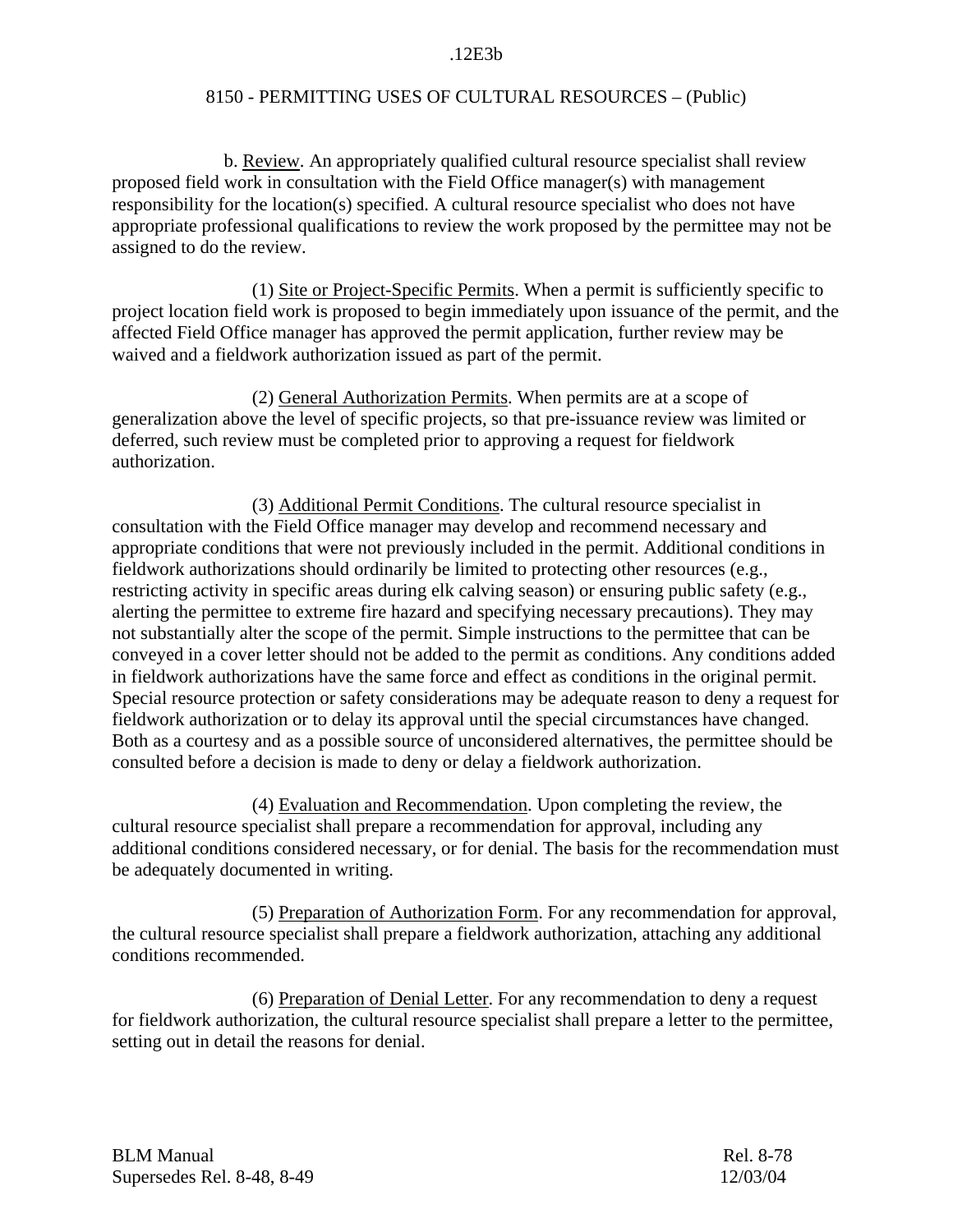#### .12E3c

## 8150 - PERMITTING USES OF CULTURAL RESOURCES – (Public)

 c. Decision. A staff recommendation for approval or denial will be submitted to the Field Office manager for decision. Once the fieldwork authorization or denial letter has been signed, the temporary file shall be returned to the Field Office records section for further action.

 d. Issuance. Upon receiving the temporary file, the Field Office records section shall distribute the decision document and copies as follows: Original signed fieldwork authorization, including additional conditions, if any, or original signed letter of denial to permittee; copy to issuing office for inclusion in the permanent file; copy to each Field Office manager affected.

 .13 Notifying Indian Tribes. The State Director or Field Office managers, as appropriate, are responsible for notifying and consulting with Indian tribes when work proposed in an application for a permit might have a harmful or destructive effect on sites or areas that have tribal religious or cultural importance in accordance with ARPA and NAGPRA (see "site of religious or cultural importance" and "cultural item," Glossary of Terms). In general, only permits for major testing programs and excavation and/or removal are expected to be subject to consultation requirements (see .12B7 and .13). As defined in ARPA, the term "Indian tribe" includes Alaska Native Villages and Native Corporations defined in or established by the Alaska Native Claims Settlement Act. Except as noted below, the specific notification or consultation procedures and processes contained in BLM Manual Section 8120 and the associated Manual Handbook H-8120-1 shall be followed when dealing with Indian tribes on permitting issues. File information pertaining to the nature and location of sites or areas that are of concern to Indian tribes or groups for religious or cultural reasons, shall be protected from public disclosure to the extent allowed by statute. Sites or areas that are or coincide with archaeological resources as defined in ARPA and 43 CFR 7.3, or that are or coincide in location with a cultural property eligible for or included in the National Register of Historic Places, shall be protected from disclosure under a Freedom of Information Act request (16 U.S.C. 470w-3; 16 U.S.C. 470hh).

## A. Permit Notification Requirement and Content. (See 43 CFR 7.7(a).)

 1. When Notification Is Required. Upon receiving an application for an Excavation and/or Removal permit that could, if approved, result in harm to or destruction of already identified sites or areas of Indian tribal religious or cultural concern, the Field Office manager shall notify Indian tribe(s) known to have the concerns. Notification shall be by mail, return receipt requested.

 2. When Notification Is Not Required. Notification shall not be required when one or more of the following conditions applies:

a. The proposed activity will not result in surface disturbance.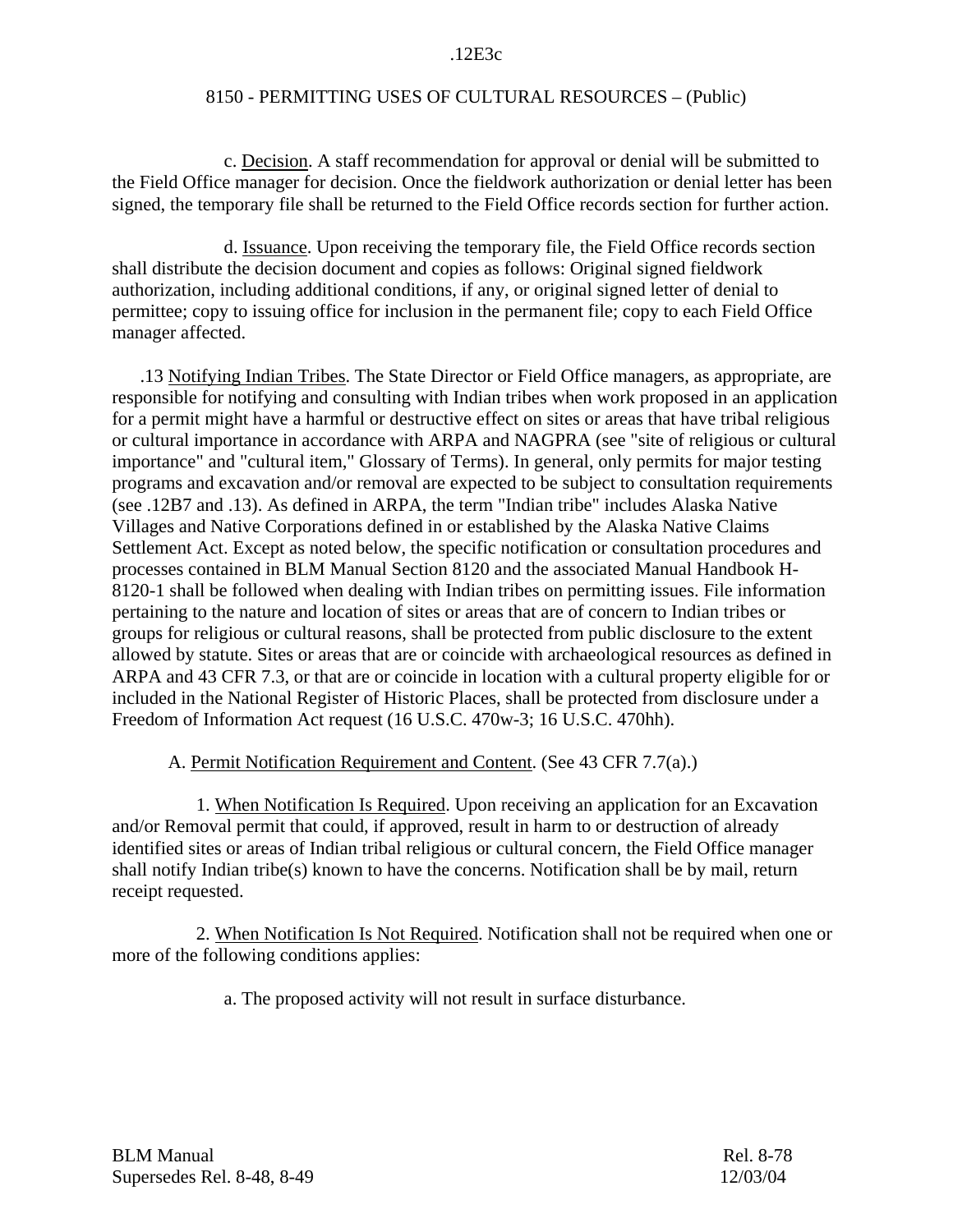## .13A2b

## 8150 - PERMITTING USES OF CULTURAL RESOURCES – (Public)

b. Diligent attempts to identify Indian tribes with aboriginal or historic ties have had a negative conclusion.

c. Information obtained pursuant to this subsection indicates that notification is not necessary under the circumstances of the proposed work.

d. Information has been withheld by the Indian tribe or group, and the Field Office manager has informed the tribe or group in writing that the absence of information will preclude notification.

e. The tribe has already been consulted about the proposed archaeological work pursuant to Section 106 of the National Historic Preservation Act, the national Programmatic Agreement, and the State's BLM-SHPO Protocol, sufficient to satisfy the requirement of 43 CFR 7.7.

 3. Content of Notification. Any notification shall include, at a minimum, the following information:

a. Location and nature of proposed work.

b. Identification of anticipated harmful or destructive effects, to specific known sites or areas of religious or cultural importance, that the Field Office manager has determined might result from the proposed work.

 c. Statement that any request for consultation with the Field Office manager must be received within 30 days from date of receipt of the notification (beginning as of the date of delivery shown on the return receipt).

d. Citation of ARPA Section  $4(c)$  43 CFR 7.7(a) as the basis for notification, and citation of NAGPRA Section 3(c) if the work involves intentional excavation of human remains and/or associated funerary objects.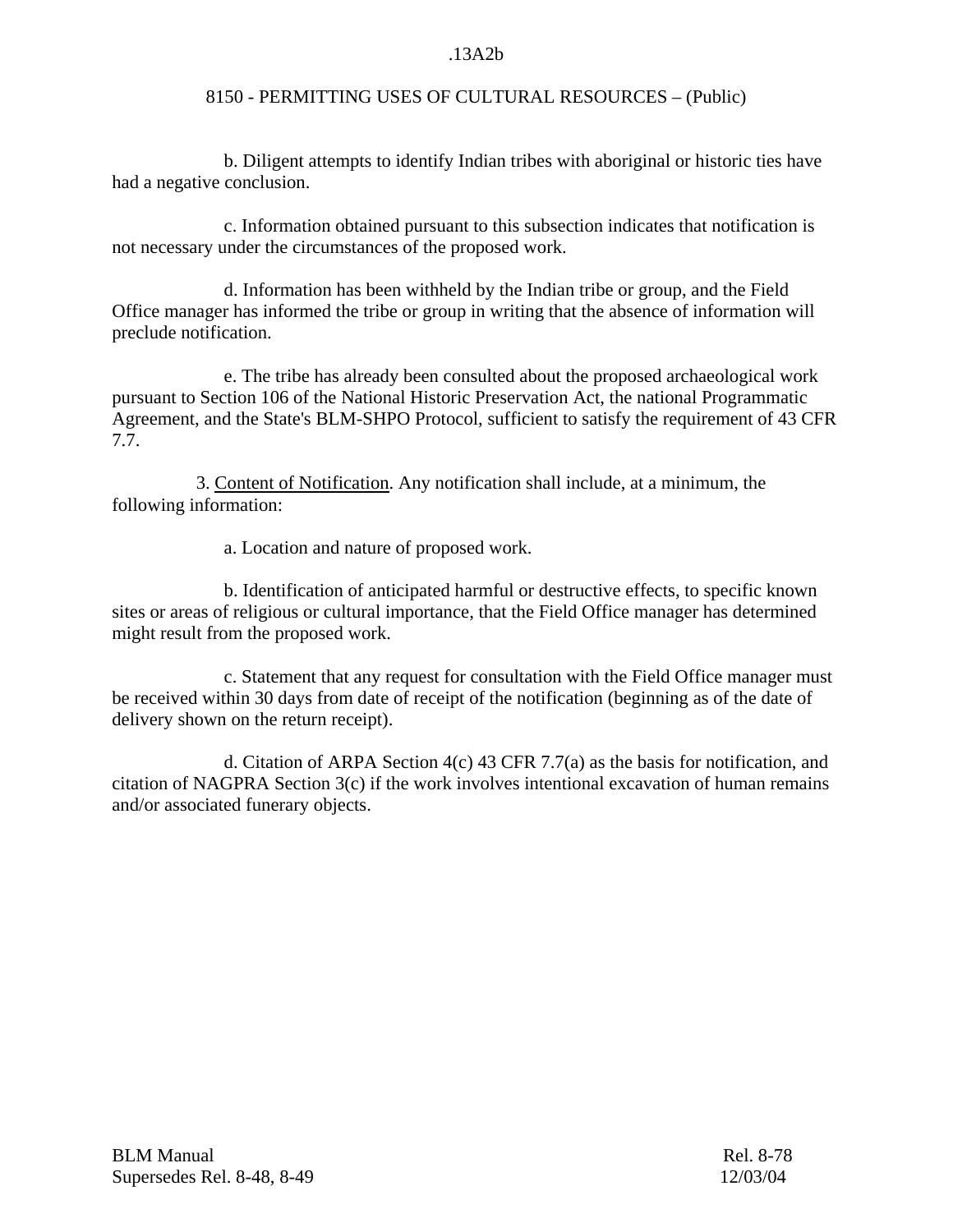# .2 Coordinating with Other Agencies and Offices.

 .21 Coordination With Other Federal Agencies. For permit applications filed under the authority of ARPA that involve the jurisdictions of more than one Federal land manager, State Directors or appropriate Field Office managers are required to coordinate the review and evaluation of applications and the issuance of permits (see 43 CFR 7.8(b)).

 A. Exchange Information. If needed, each State Director or Field Office manager shall seek to develop an agreement, such as a memorandum of understanding, with counterpart office heads for other Federal agencies that have permit issuance responsibility on lands proximate or contiguous to lands under the State Director's or Field Office manager's administrative jurisdiction. The agreement should provide for exchange of information pertaining to permit applications that affect lands under more than one jurisdiction. Similar agreements may also be developed with State agencies as appropriate.

 B. Consistency of Requirements. State Directors or Field Office managers should notify office heads of other agencies when a permit application indicates that the other agency's lands are involved, that a permit for similar work on the other agency's lands is in force, or that a comparable application is pending in the other agency. When work would be essentially similar on the lands of more than one agency, proposed terms and conditions should be compared so that improved interagency consistency of requirements may be achieved.

 C. Performance of Permittees. Information pertaining to permit reviews, warnings, suspensions, and revocations should be provided to office heads of other agencies when appropriate.

.22 Coordination Within BLM.

 A. Consistency Criteria and Requirements. When an applicant is applying to more than one BLM State for a permit for the same or essentially similar work, the authorized officers should coordinate the review of applications and shall ensure, when possible, consistency of decisionmaking criteria and selection of terms and conditions.

 B. Permit Issuance Lead. Two or more State Directors may agree that one will assume a lead role and issue a single permit with terms and conditions appropriate to each participating State. Fieldwork authorizations shall remain individual and specific to each affected Field Office.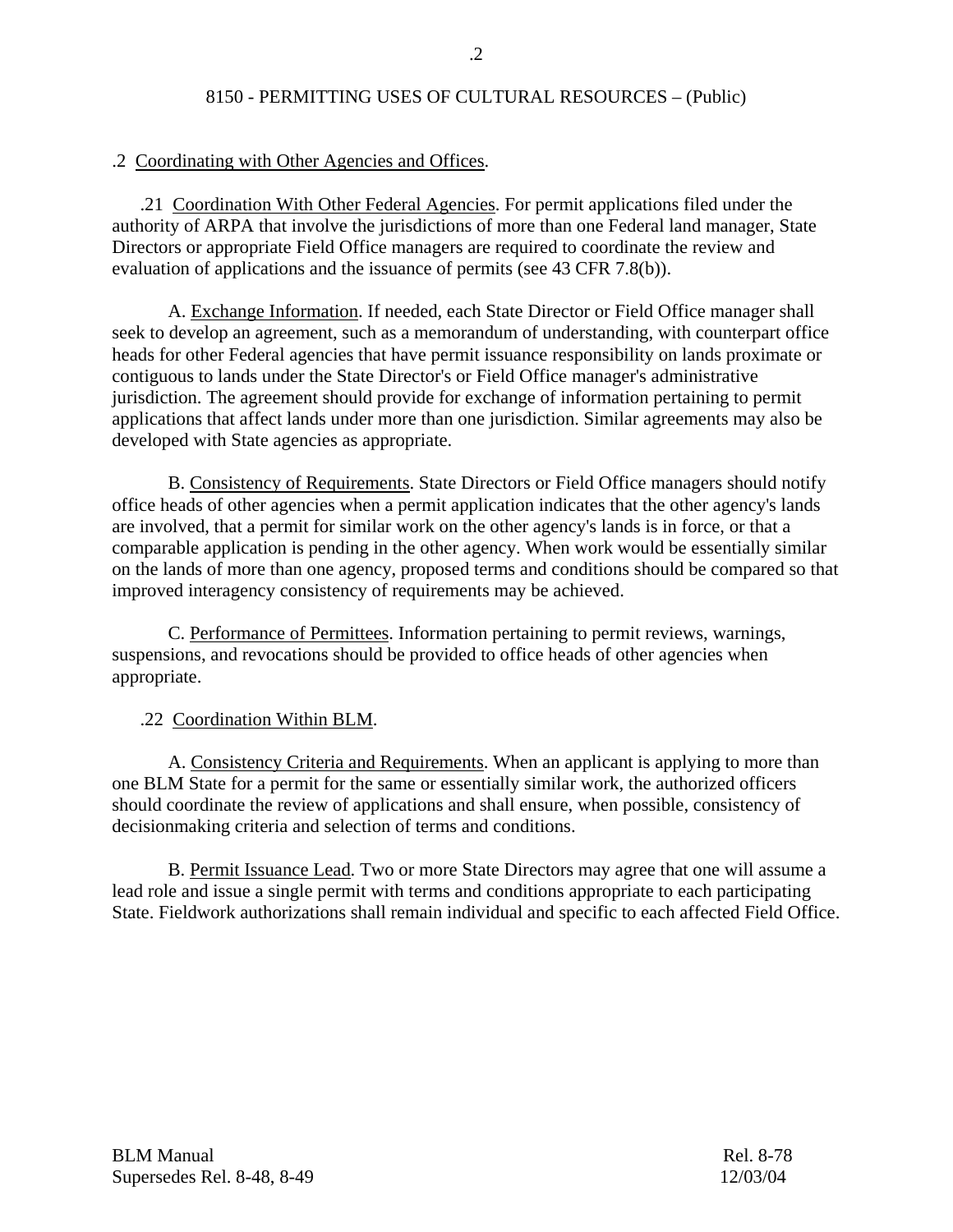#### .22C

# 8150 - PERMITTING USES OF CULTURAL RESOURCES – (Public)

 C. Interstate Effect of Suspension or Revocation. If a State Director suspends or revokes a permit for cause, documentation about the decision shall be transmitted to all other States where the permittee holds an active permit. Other BLM States administering active permits held by the permittee in question shall review the circumstances and decide whether their active permits should also be suspended or revoked. If the State Director deems it necessary, the active permit may be suspended immediately, pending completion of the review.

 .23 Status of Permits and Performance. Information relating to applications, permits, and performance of permittees should be maintained in current status in an automated permit status file, which should be of a format that can be shared electronically. Other BLM States in which a permittee also holds a permit should be notified in any case of a suspension or revocation for cause (see .33).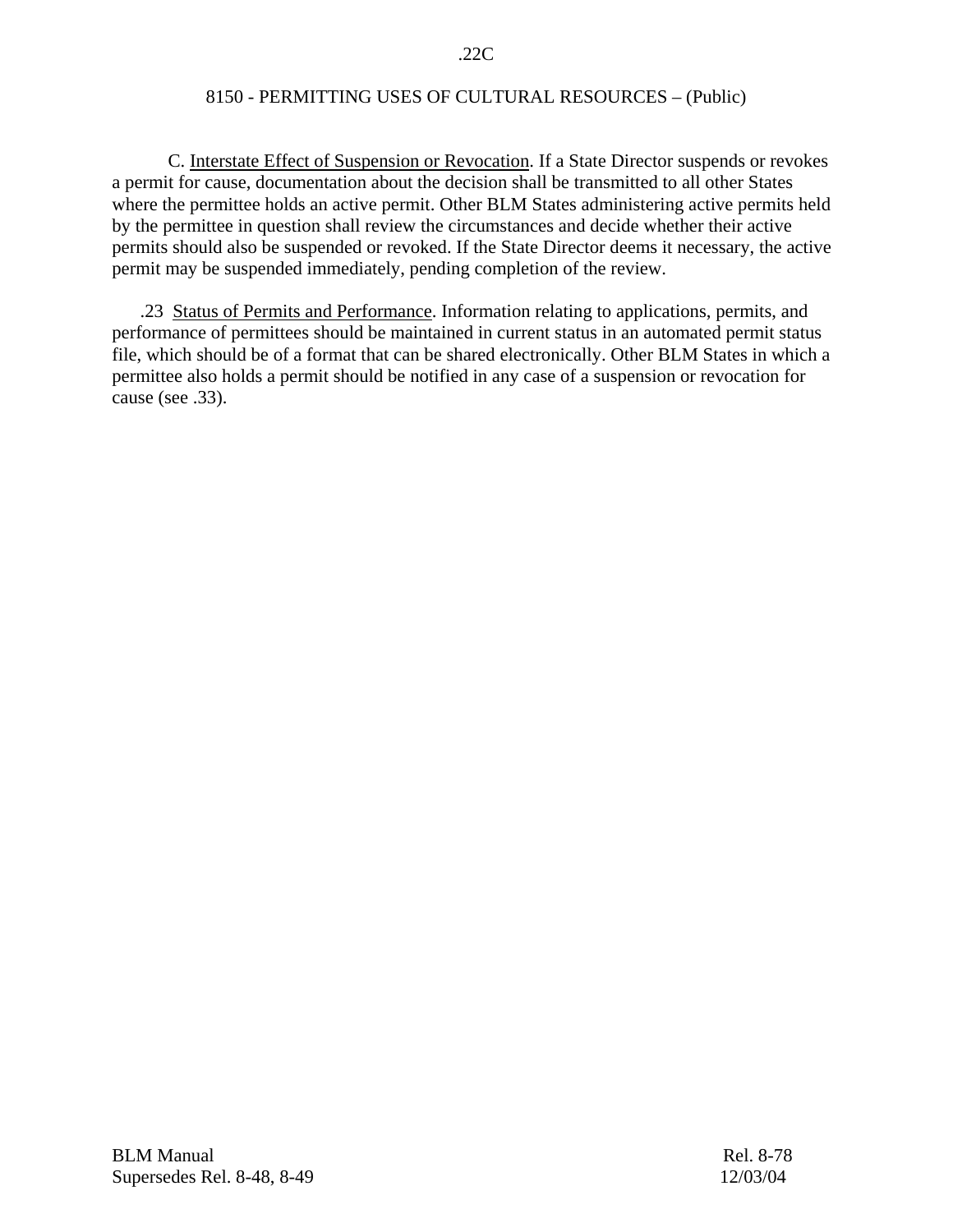### .3 Administering Permits

## .31 Monitoring and Documenting Performance.

 A. Monitoring and Review. Field Office managers shall be responsible for monitoring the permittee's performance at various intervals throughout the life of the permit. Monitoring, adequate to ensure compliance, shall be conducted when the permittee is in the field. Performance is reviewed with direct regard to conditions in the permit as well as applicable standards and guidelines. Monitoring is intended to verify the permittee's adherence to administrative conditions as well as adherence to technical and resource protection conditions. Administrative conditions include, among others, conducting the survey at the times agreed to and having the required personnel present during field work. Performance monitoring should be carried out often enough that developing problems can be recognized and brought to the permittee's attention at a time when they may still be easily corrected, without requiring a formal State Director's warning (see .33D). For any permit issued for a period greater than one year, the permittee's performance under the permit shall be reviewed at least annually. State Directors should establish the monitoring standards appropriate for their States. In addition to fieldwork monitoring, Field Office managers should verify the timely deposit of records and collections, as applicable, with approved curatorial facilities at least annually.

 B. Documentation. Findings from any performance monitoring or annual review shall be entered into the permanent file and may be noted in an automated status file, as appropriate. The responsible manager should inform the permittee in writing of the results of performance monitoring, review, and verification.

#### .32 Modifying, Renewing, and Extending Permits.

## A. Modification.

 1. Initiated by Permittee. The permittee may request permit modification, in writing, at any time. The permittee must request a permit modification whenever a change in any essential condition of the permit is anticipated. Any change in an essential condition that is not accommodated by a modification shall make the permit invalid and shall be cause for suspension. Essential conditions include individuals named in the permit, type, scope, or location of work, location and facilities of permittee or curatorial facility, and any other conditions pertaining to the permittee's eligibility for the permit. A change of permit duration may not be accommodated by modification (see Renewal and Extension below).

 2. Initiated by State Director. The State Director may modify a permit at any time when essential management considerations have changed but do not require that the permit be suspended or revoked. The State Director may modify a permit to remove an individual from a responsible position, such as crew chief, when monitoring has shown that the individual is incapable of performing adequately in the position, and suspension or revocation of the permit is otherwise not necessary.

| <b>BLM Manual</b>          | Rel. 8-78 |
|----------------------------|-----------|
| Supersedes Rel. 8-48, 8-49 | 12/03/04  |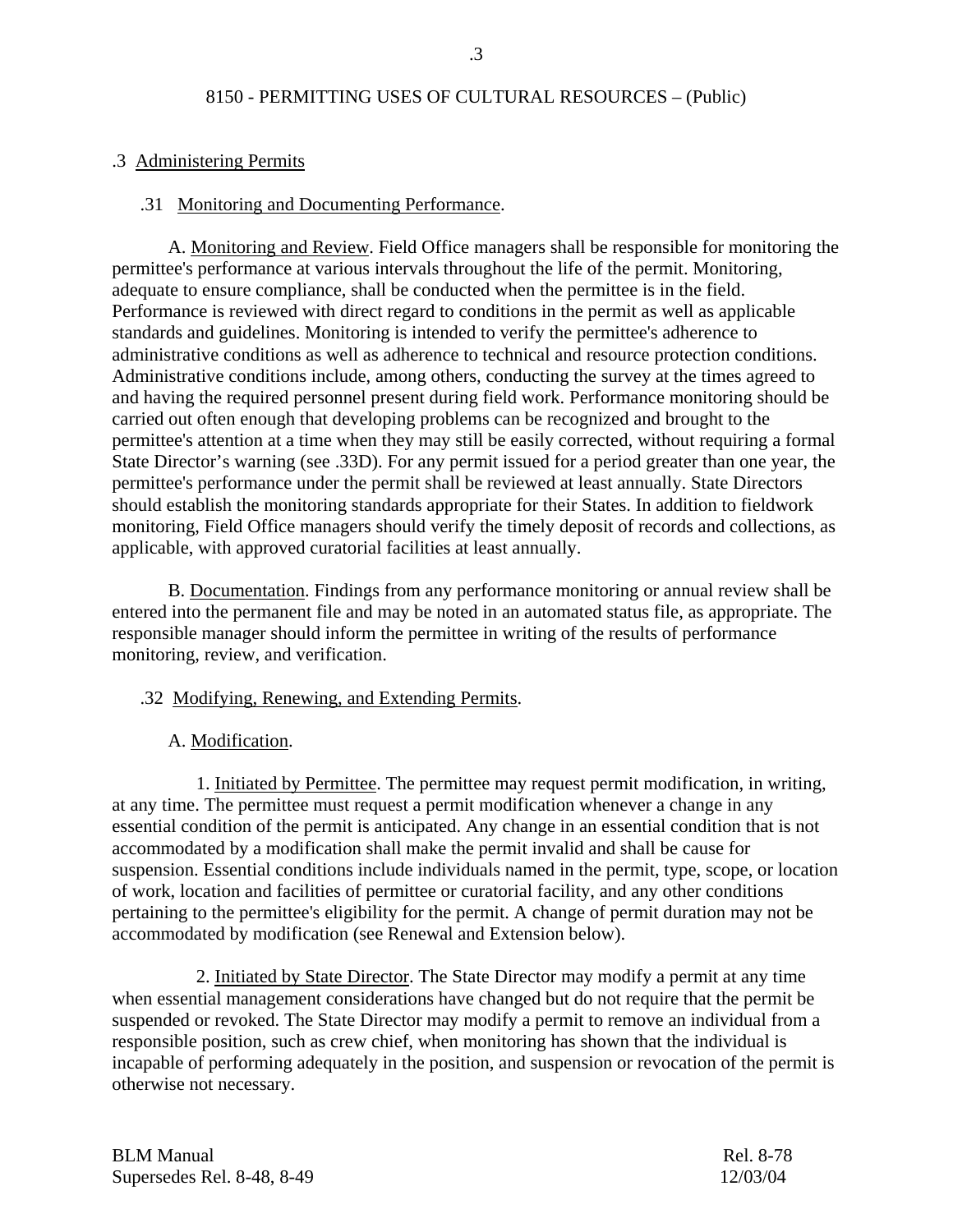3. Written Notice. The State Director shall provide written notice of a permit modification to the permittee, in person or by mail (return receipt requested), setting out in full the reasons for the modification. Whenever possible, oral notice should precede written notice.

## B. Renewal.

1. A permittee holding a permit for Survey and Recordation may request that the State Director renew it. The renewal request may be made up to 3 months prior to the expiration of the term of the permit or, provided no field work has been conducted after the permit expired, within a reasonable period of time after expiration. The permittee should submit an updated application form, showing any changes in essential conditions (see .32) since the original application. If such changes have been already been accommodated by modification, the State Director may allow the permittee to attest to this in a letter request in lieu of an application form. The State Director may renew a permit, provided that the permit is not suspended for cause and the permittee has no outstanding, significant performance problems. The State Director may modify and renew a permit at the same time.

2. A renewed permit should be given a new number so that case files do not become unwieldy, either in size or in complexity. This can be as simple a change as adding an endingyear suffix. In the event of a dispute or appeal, reviewing officials should not have to work with an excessively large case file containing years-old, superseded information. Cultural resource permit files should follow the same basic case recordation standards as serialized lands and minerals case files, for similar reasons.

 C. Extension. A permittee holding a permit for Limited Testing and/or Collection or for Excavation and/or Removal may request that the State Director extend the permit. The request should be made a reasonable period of time before the permit's term expires. Because these are project-specific permits, there should not be a need for numerous extensions. The State Director may extend a permit, provided that any changes in an essential condition (see .32A) have been accommodated by modification, the permit is not suspended for cause, and the permittee has no outstanding, significant performance problems. The State Director may modify and extend a permit at the same time. An extended permit may retain the same number.

 D. Decision and Documentation. Decisions on permit modification, renewal, and extension shall be based on a review process comparable to the review in .12B. Any modification, renewal, or extension shall be documented in the permanent file and noted in an automated status file.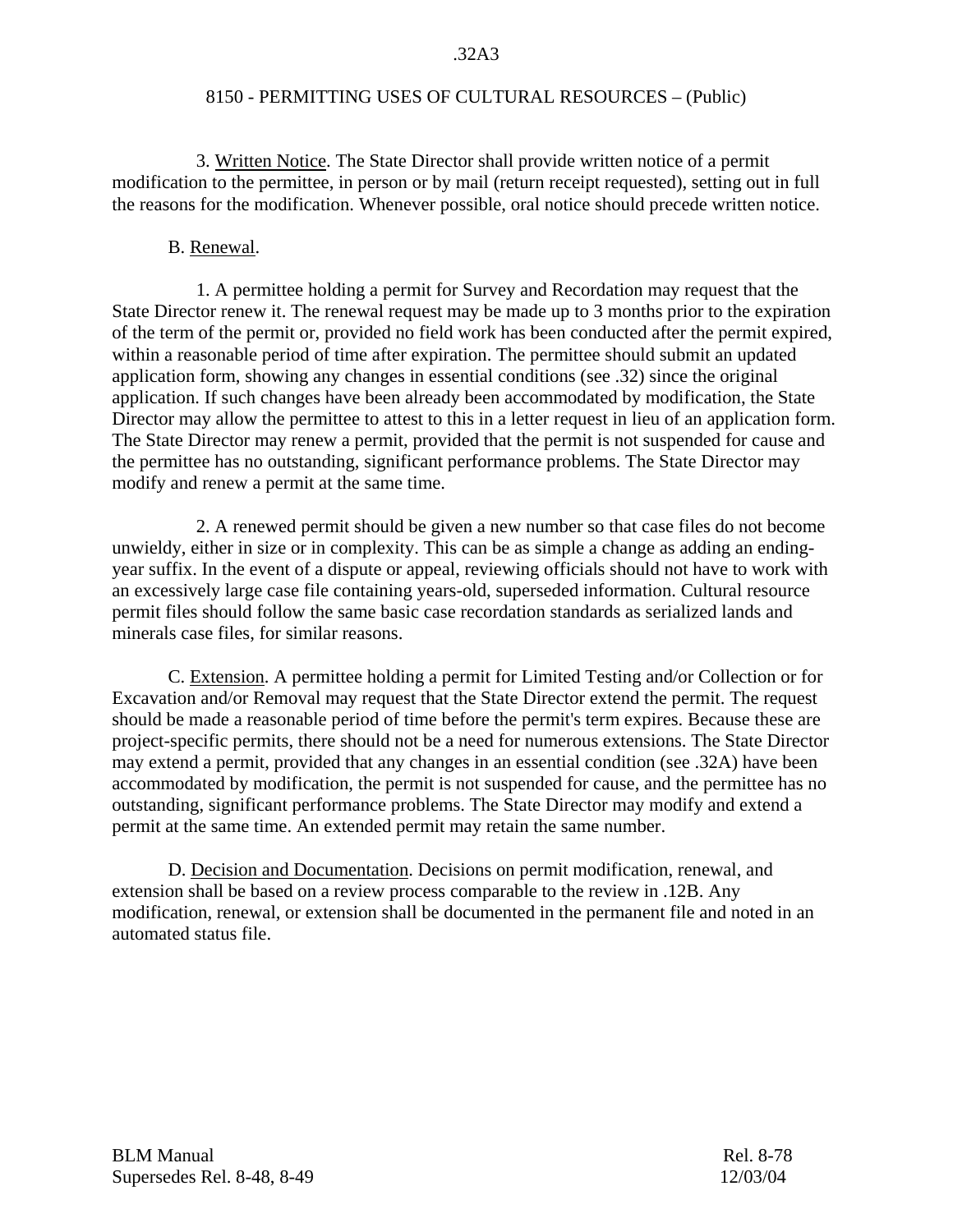## .33 Suspending and Revoking Permits.

#### A. Suspension for Cause.

1. The State Director may suspend a permit for infringements of permit conditions that are of a serious or irresponsible nature. For example, acts of commission or omission or misrepresentation warrant suspension when they are directly or indirectly detrimental to cultural or natural resources or public safety. Also, suspension is appropriate when the permittee has failed to meet a condition of the permit, such as failure to request a modification to accommodate change in an essential condition and failure to meet special resource protection conditions added as part of a fieldwork authorization or as a permit modification (initiated by the State Director). When a permittee's actions warrant suspension, prompt suspension is the appropriate BLM response; the State Director should not instead allow a problem permit to run to term and then deny a request for its renewal.

2. The State Director shall suspend a permit when the permittee has been formally charged with a violation of any prohibition in 16 U.S.C. 470ee or 43 CFR 7.4.

3. Because not all permit conditions are of equal weight, good judgment must be exercised in determining whether a permit should be suspended. Lesser performance problems that warrant an action of record should be handled by a State Director's warning (see .33D).

4. A suspended permit may be reinstated.

B. Revocation for Cause.

1. The State Director shall revoke a permit upon the permittee's conviction under 16 U.S.C. 470ee, or the assessment of a civil penalty under 16 U.S.C. 470ff and 43 CFR 7.

2. The State Director may revoke a permit upon the permittee's failure after a reasonable time to correct the situation that led to suspension for cause.

3. The State Director shall revoke a permit upon determining that information presented as fact in an application, a fieldwork authorization request, or a report was knowingly falsified.

4. A revoked permit may not be reinstated.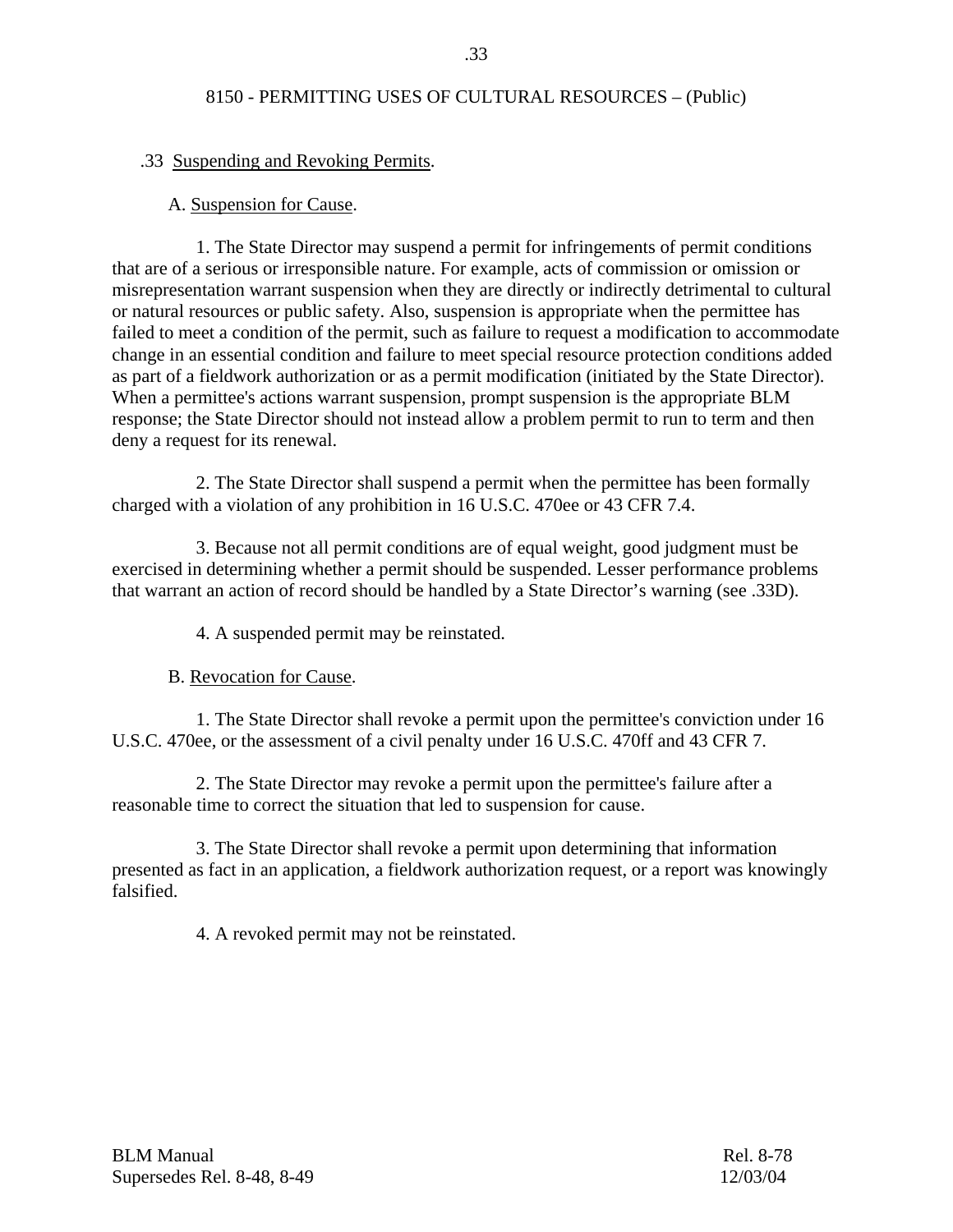#### C. Effects of Suspension or Revocation for Cause

 1. Effect on Organization. The permittee, usually an organization rather than an individual, is the entity most clearly affected by a suspension or revocation for cause. Before considering a reinstatement request or a reapplication, the State Director will require a firm whose permit is suspended or revoked for cause to demonstrate that the cause has been corrected. The State Director may bar a firm, whose permit is revoked for cause, from consideration for a permit to work on BLM-administered lands for a period of years.

 2. Effect on Individual. For supervisory personnel who committed or allowed the deficient performance that led to the organization's suspension or revocation for cause, that person will no longer be eligible to work under a cultural resource use permit in a supervisory capacity for that or any other organization. Upon demonstration that the causes for unsatisfactory performance problems have been resolved (e.g., by demonstrating additional training or experience), the State Director may consider reinstating the individual in a supervisory capacity.

 D. State Director's Warning. The State Director may notify a permittee in writing when the permittee's performance under a permit is marginal and approaching cause for suspension. State Director's warnings are optional, discretionary, BLM administrative courtesies that are not procedurally required by law, regulation, or policy.

1. The State Director's warning notice should describe the problem in sufficient detail that the permittee can clearly understand the cause for the warning; should set forth what action is needed on the part of the permittee to correct the problem; and should set a time limit within which the permittee will be expected to remedy the problem.

 2. The State Director's warning notice should point out that continuation of the problem without remedy is likely to result in permit suspension for cause.

3. When a performance problem is of a relatively minor nature, such as inadvertent omissions or incorrect procedures in the completion of forms or the preparation of reports, the State Director's or Field Office manager's staff should alert the permittee more informally, such as by a telephone call or other direct personal contact.

4. Written State Director's warnings become a part of the permanent permit file and could influence future permit decisions, including the outcome of disputes and appeals. Because of their gravity and their potential relationship to permit suspension, they may be issued only by the State Director.

5. Warnings below the State Director level are not authorized in the BLM cultural resource use permit system.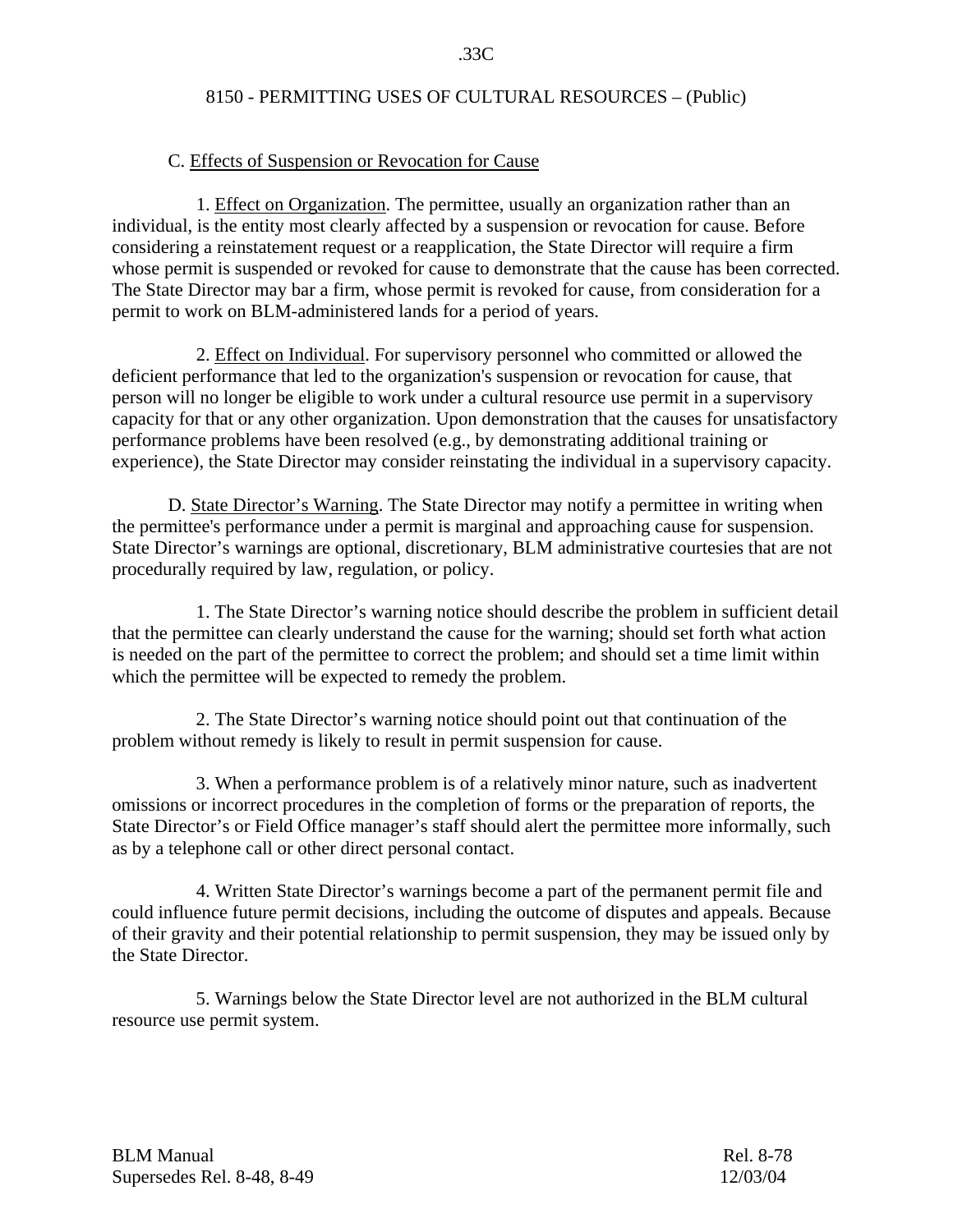E. Suspension for Management Purposes. The State Director may suspend a permit when management conditions that were not in effect at the time the permit was issued require that the permitted work be temporarily stopped. Protection of other resources, safety, or similar considerations might be cause for suspension for management purposes.

 F. Revocation for Management Purposes. The State Director may revoke a permit if reasons warranting suspension for management purposes are expected to continue indefinitely.

 G. Notice of Suspension. The State Director shall serve the permittee with written notice of suspension, in person or by mail (return receipt requested), setting out in full the reasons for the suspension. Suspension notices must inform the permittee clearly why the suspension has been imposed, what action the permittee must take and the time within which the permittee must act, as applicable, and potential legal consequences to the permittee if work under the suspended permit is continued.

 H. Notice of Revocation. The State Director shall serve the permittee with written notice of revocation, in person or by mail (return receipt requested), setting out in full the reasons for the revocation and notifying the revokee that any continuation of work without a permit may be a violation of criminal law. Information on disputes and appeals must be included with any notice of revocation (see .34).

#### I. Documentation.

1. Any warning, suspension, or revocation shall be documented and entered in the permanent file. The permittee's performance record shall not be affected by suspension or revocation for management purposes, and the permittee shall be so informed. Warning, suspension, or revocation should be noted in an automated status file.

2. In the case of a State Director's warning, which does not take a permit out of operation, communication should be limited to BLM and the permittee. It is inappropriate for the State Director, or any official delegated to act in his or her stead (see .04), to send copies of warning letters and related correspondence to a permittee's client or sponsor. See Illustration 1.

3. In the case of suspension or revocation for cause, other agencies and BLM offices should be notified directly of the action. It is the permittee's or revokee's responsibility, not the BLM's, to notify any client or sponsor whose work will not be completed as scheduled.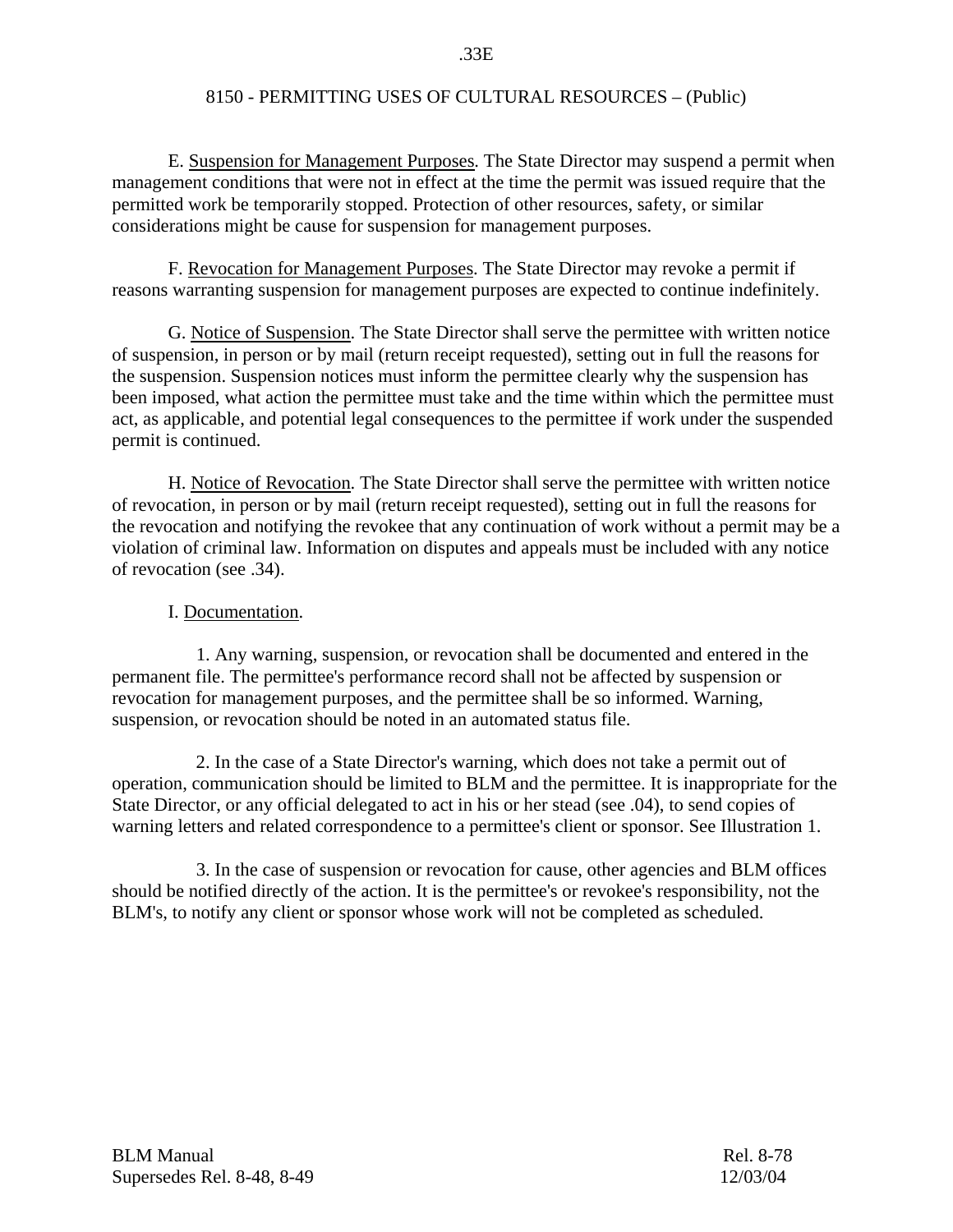## Illustration 3 (.33I2) 8150 - PERMITTING USES OF CULTURAL RESOURCES – (Public)

# **Illustration 3**

Mutually Exclusive Relationships Among the BLM, Cultural Resource Permittees, and Land Use Applicants.

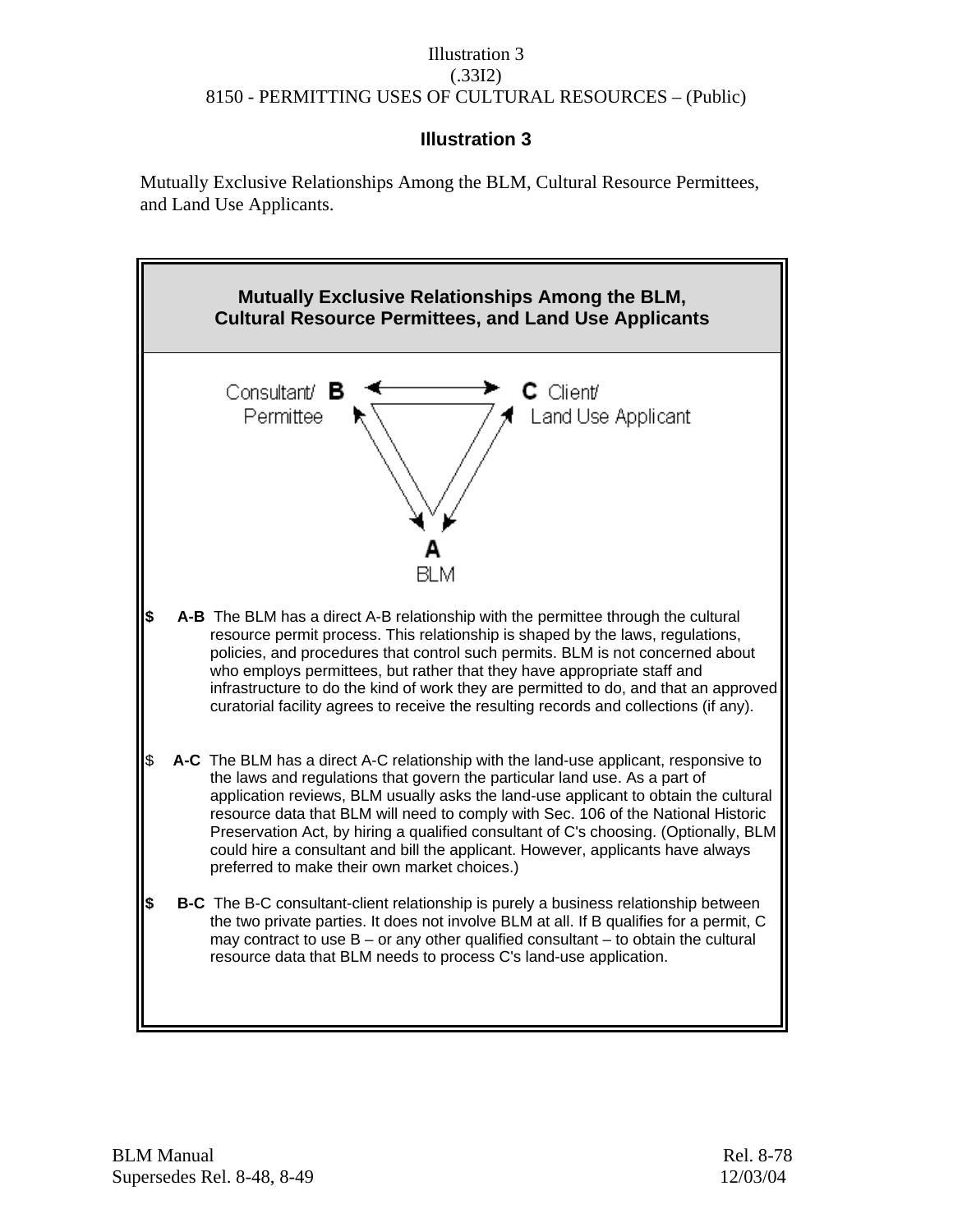### .34 Responding to Disputes and Appeals.

 A. Disputes. In accordance with 43 CFR 7.36(a) and (b), any applicant, permittee, or revokee ("disputant") may question the decision of the authorized officer (i.e., State Director or Field Office manager, as applicable) with respect to the denial of a permit application or a request for fieldwork authorization, the inclusion of specific terms and conditions in a permit, or the modification, suspension, or revocation of a permit.

 1. Request for Review. The disputant may file a written request to the authorized officer for review of the authorized officer's decision, setting out reasons for believing that the decision should be reconsidered. The authorized officer may modify the original decision in light of information presented, or may sustain the original decision, in either case providing the disputant with written explanation.

 2. Request for Conference. Either the disputant or the authorized officer may request a conference to discuss the original decision and its basis. The authorized officer may modify the original decision in light of information presented, or may sustain the original decision, in either case providing the disputant with a written explanation.

 3. Review at Higher Organizational Level. The purpose of the disputes process is to resolve differences of understanding as quickly as possible and at the lowest organizational level possible. It is incumbent on the reviewing official to seek a reasonable resolution and to avoid passing a case upward. However, in some circumstances, higher level review is necessary.

a. The disputant, if unsatisfied with the outcome of a review or conference addressing the authorized officer's decision, may request, in writing to the authorized officer, that the decision be reviewed at the next higher organizational level. The disputant's written request should set out the procedural or substantive basis for thinking that the authorized officer's decision is in error. The authorized officer's decision shall stand during the course of any higher level review.

b. Decisions of a Field Office manager may be reviewed by the State Director, and those of a State Director may be reviewed by the Director. The Director may request that the Departmental Consulting Archeologist participate in the Director's review.

c. Upon receiving a request for higher level review, the authorized officer shall transmit the request and the pertinent file(s) to the reviewing official, i.e., the State Director or Director, as appropriate.

d. The reviewing official shall inform the disputant by mail (copy to the authorized officer) of the estimated time required for the review.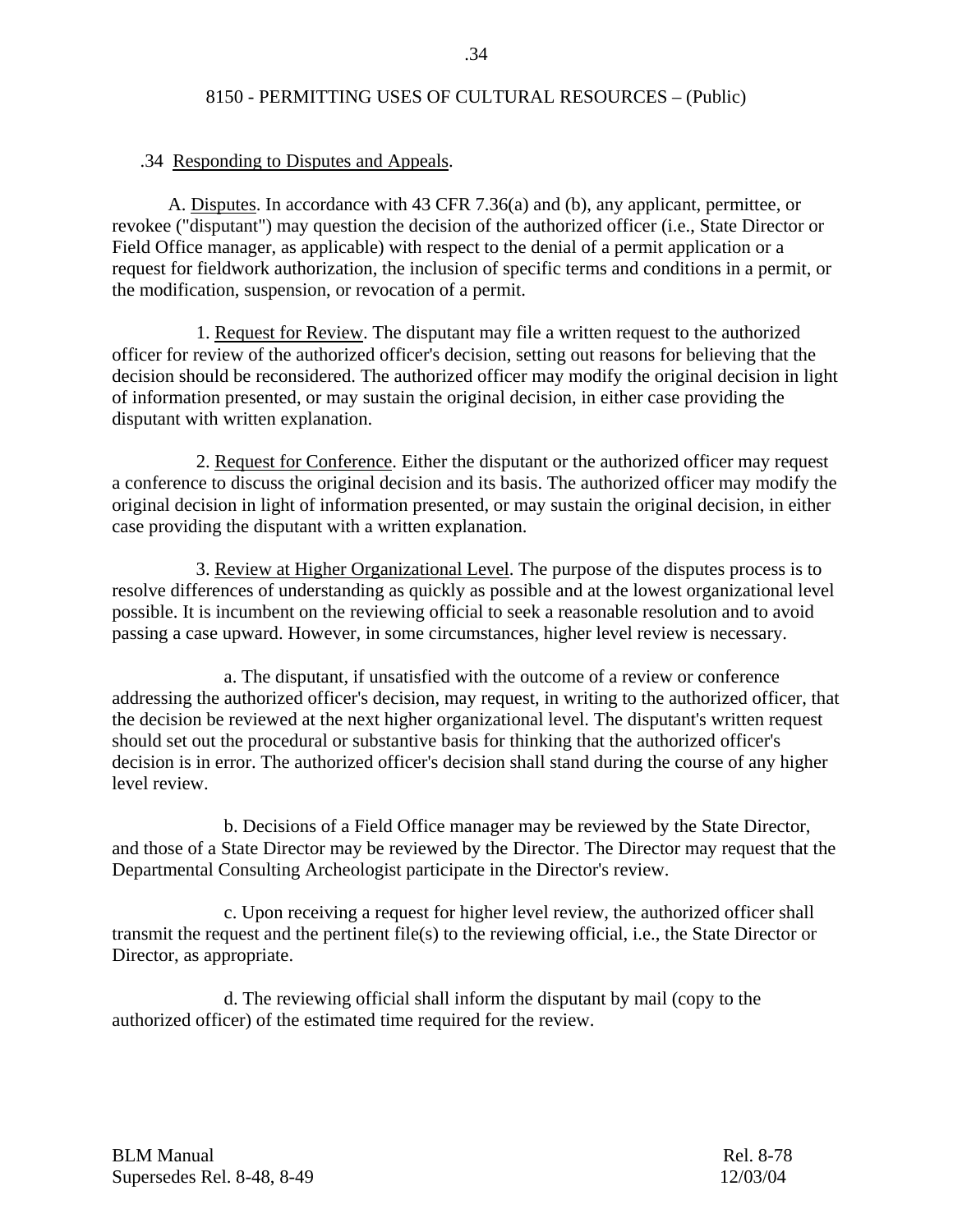#### .34A3e

## 8150 - PERMITTING USES OF CULTURAL RESOURCES – (Public)

e. If the reviewing official determines that the authorized officer's decision is procedurally and substantively correct and should stand unchanged, the reviewing official shall notify the disputant by mail (return receipt requested).

f. If the reviewing official determines that the authorized officer's decision is procedurally or substantively flawed, the reviewing official shall consult with the authorized officer, establish a course for correcting the decision, and notify the disputant by mail (return receipt requested).

g. Upon concluding the review, the reviewing official shall return the pertinent file(s) to the authorized officer (i.e., the State Director will return a temporary file to the Field Office manager; the Director will return any file(s) reviewed to the State Director).

h. The authorized officer shall immediately take any corrective actions determined under .34A3f.

 4. Record of Review. Record of any reexamination of an authorized officer's decision shall be included in the permanent file.

### B. Appeals.

 1. Initiated by Disputant. In accordance with 43 CFR 7.36(c) and 43 CFR 7.11, after the dispute opportunities in .34A have been exhausted, the disputant may file a formal appeal with the Interior Board of Land Appeals by following the procedures in 43 CFR Part 4, Subpart E. When the authorized officer finds that suspension of the decision in accordance with 43 CFR 4.21(a) would cause harmful effects to cultural resources, the authorized officer shall apply to the Board for a determination that the decision being appealed, or pertinent parts of the decision, shall stand in full force and effect during the appeal period in the public interest.

2. Initiated by Other Affected Person. Any other affected person wishing to appeal a decision connected with a permit may file a formal appeal with the Interior Board of Land Appeals by following the procedures in 43 CFR Part 4, Subpart E. As necessary, the authorized officer shall apply to the Board for a determination that the decision being appealed shall stand during the appeal period.

 C. Departmental Review of Professional Issues. In accordance with 43 CFR 7.36(d), any affected person may request the Departmental Consulting Archeologist's review of any professional issues involved in a BLM permitting decision, such as qualifications, research design, or other professional archaeological matters. The Departmental Consulting Archeologist's final professional recommendation will be made to the Director. The Director shall consider the recommendation, but shall retain the decisionmaking authority.

BLM Manual Rel. 8-78 Supersedes Rel. 8-48, 8-49 12/03/04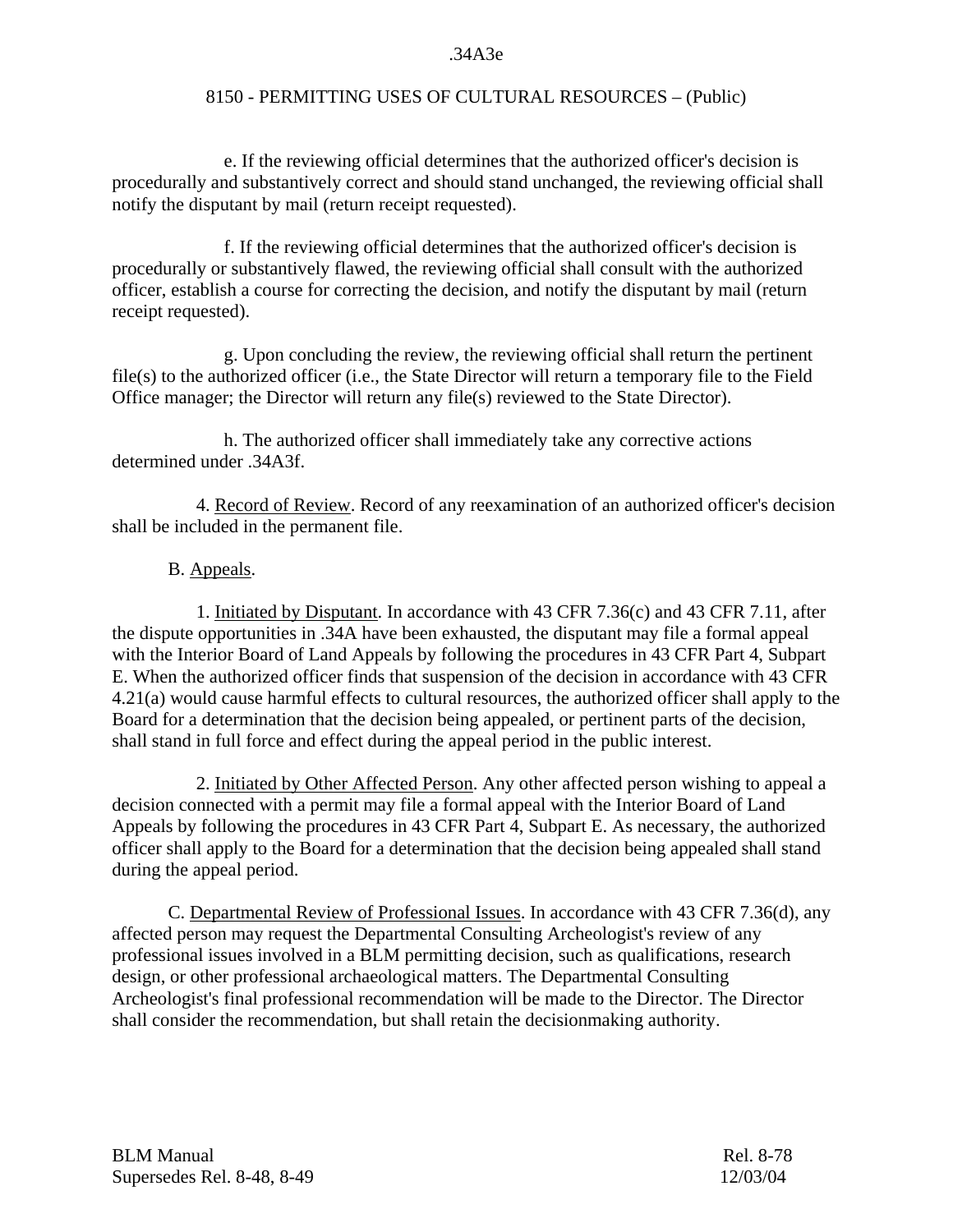.35 Maintaining an Automated Permit Status File. Information on applications, permit issuance, modification, extension, warning, suspension, revocation, or other actions should be entered in an automated permit status file to provide an easily retrieved summary of essential permit information within the State.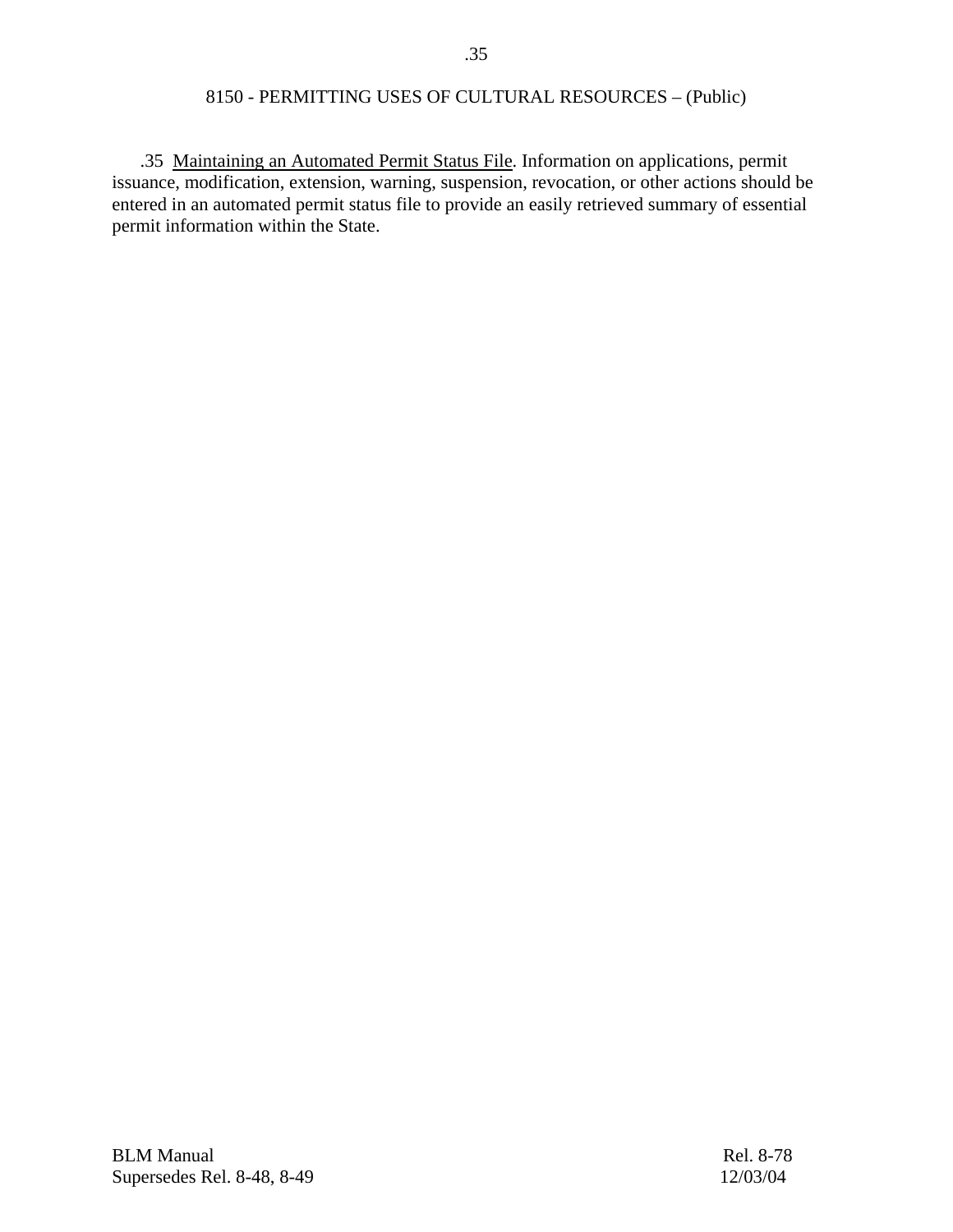### .4 Reporting Results and Protecting Products of Permitted Cultural Resource Work

#### .41 Reports.

 A. Preliminary Report. The permittee shall submit two copies of a preliminary report to the authorized officer within 10 days of completion of any episode of field work, setting out what was done, how it was done, by whom, specifically where, and with what results, including maps, precise and accurate locational data, an approved site form for each newly recorded cultural property, a BLM evaluation form for each cultural property examined, and the permittee's professional recommendations, as results require.

B. Interim Report. Depending on the scope, duration, and nature of the work, the authorized officer may require progress reports, during or after the fieldwork period or both.

 C. Final Report. The permittee shall submit two copies of a final report to each the authorized officer and the State Director not later than 180 days after completion of field work. Where a fieldwork episode involved only minor work and/or minor findings, a final report may be submitted in place of the preliminary report.

### .42 Management of Collections.

A. Responsibility of Permittee. The permittee shall deposit all artifacts, samples and collections, as applicable, and copies of all records, data, photographs, and other documents, resulting from work conducted under this permit, with the curatorial facility named in the permit, not later than 90 days after the date the final report is submitted to the State Director.

1. Catalog of Artifacts. Not later than 180 days after the final report is submitted, permittee shall provide the State Director with a catalog and evaluation of all materials deposited with the curatorial facility, including the facility's accession and/or catalog numbers.

2. Confirmation of Delivery**.** The permittee shall provide the State Director with a Confirmation of Museum Collections Deposition Statement (Illustration 4), signed by an authorized curatorial facility official, confirming the date of deposition, type, number and condition of the collected museum objects deposited at the facility. The curatorial facility's own collections receiving form may be substituted if it includes all of the information required in Illustration 4. Collections from each project must be listed separately.

B. Responsibility of Curatorial Facility. Any curatorial agreement between the permittee and the approved curatorial facility must specify that the facility shall manage collections and associated records as United States property in a manner consistent with 36 CFR Part 79, and that the repository will assist the permittee in reporting to the BLM State Director about collections deposited with the facility, including confirmation of receipt, a brief description of the objects received, and the facility's accession and/or catalog numbers for such collections.

| <b>BLM Manual</b>          | Rel. 8-78 |
|----------------------------|-----------|
| Supersedes Rel. 8-48, 8-49 | 12/03/04  |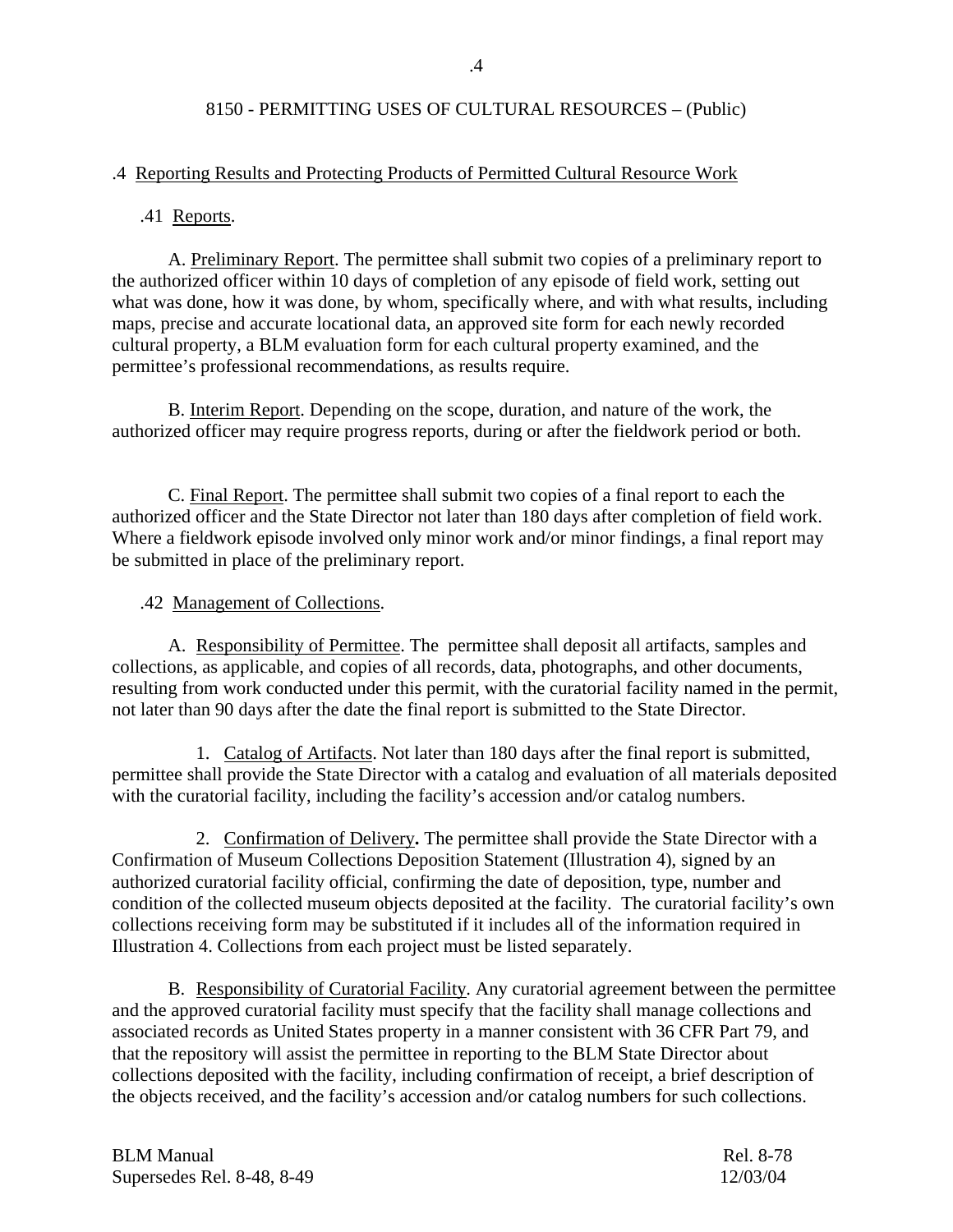#### .5 Assessing the Results of Permitted Cultural Resource Work

 .51 Assessing Project Results. Following a project, such as a data-recovery excavation, or a set of small but related projects, such as well-pad surveys in a particular well field, the permittee shall be instructed to prepare an assessment as part of the final report. The assessment is intended to give BLM managers a frank, after-the-fact appraisal of what the permitted use of publicly owned cultural resources has returned for the public good. The assessment should describe:

a. What was done, where, and for what purpose.

 b. What was found, including whether and how finds add to the current body of knowledge.

 c. How the finds fit, or do not fit, land use plans and cultural resource use decisions, including future field inventory priorities.

 d. Whether and why the work was important to the public and worthy of the sponsor's financial support.

 e. What resulting changes should occur in the cultural resource knowledge base, cultural resource management plans, and cultural resource protection priorities.

 .52 Assessing Cumulative Results. Where work is permitted generally instead of by individual projects, such as in survey and recordation permits, permittees shall be instructed to prepare at least an annual assessment, as described in .51a-e, due on the permit anniversary, or more frequently as the results of field work merit.

 .53 Public Dissemination of Results. The State Director and Field Office manager shall use appropriate means to make the information in permittee's assessments available to the public.